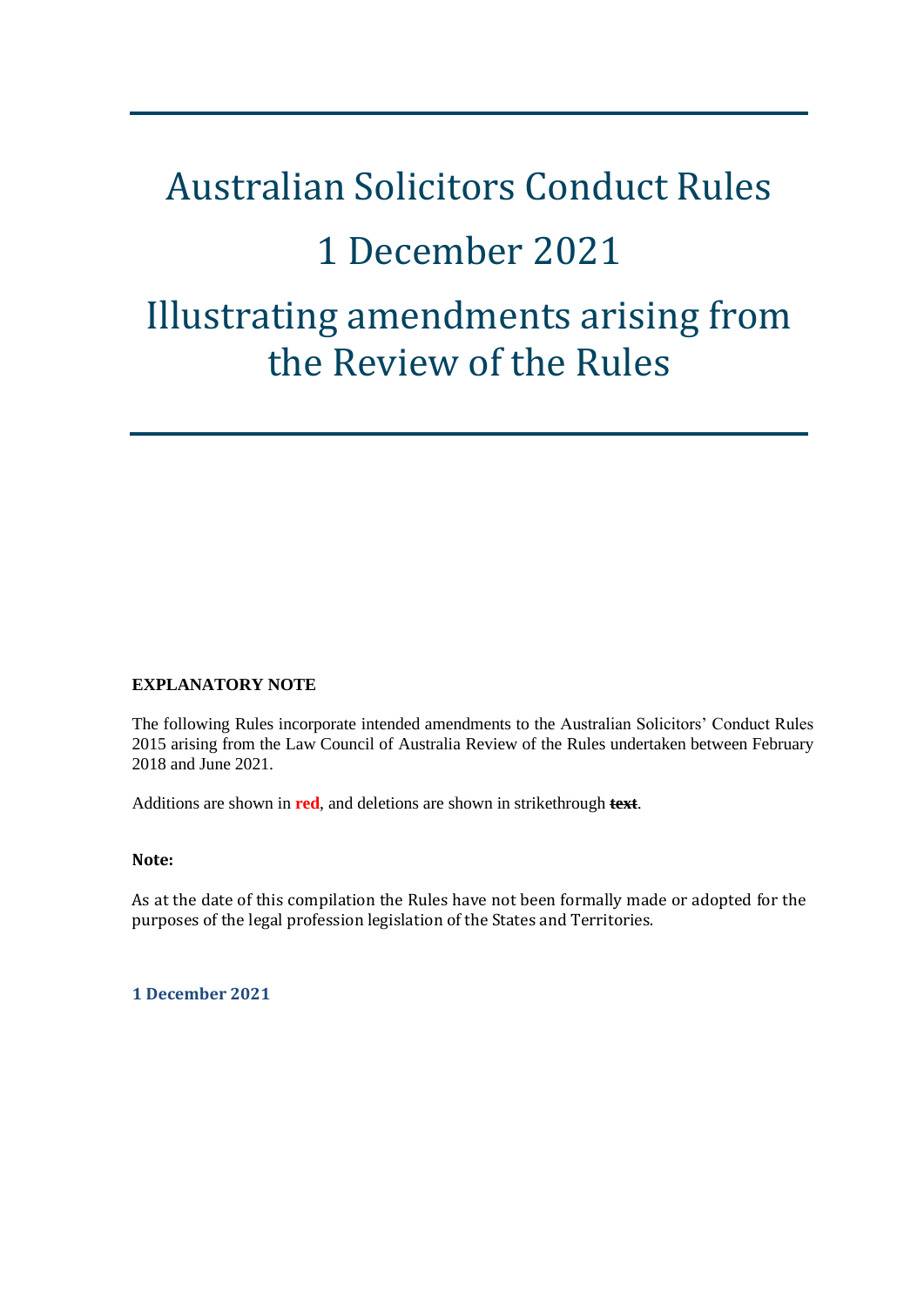# **Contents**

| 1.  |                                                                 |  |
|-----|-----------------------------------------------------------------|--|
| 2.  |                                                                 |  |
|     |                                                                 |  |
| 3.  | PARAMOUNT DUTY TO THE COURT AND THE ADMINISTRATION OF JUSTICE 4 |  |
| 4.  |                                                                 |  |
| 5.  | STANDARD OF CONDUCT - DISHONEST OR DISREPUTABLE CONDUCT  5      |  |
| 6.  |                                                                 |  |
|     |                                                                 |  |
| 7.  |                                                                 |  |
| 8.  |                                                                 |  |
| 9.  |                                                                 |  |
| 10. |                                                                 |  |
| 11. |                                                                 |  |
| 11A |                                                                 |  |
| 12. |                                                                 |  |
| 13. |                                                                 |  |
| 14. |                                                                 |  |
| 15. |                                                                 |  |
| 16. |                                                                 |  |
|     |                                                                 |  |
| 17. |                                                                 |  |
| 18. |                                                                 |  |
| 19. |                                                                 |  |
| 20. |                                                                 |  |
|     | 21. RESPONSIBLE USE OF COURT PROCESS AND PRIVILEGE 14           |  |
| 22. |                                                                 |  |
| 23. |                                                                 |  |
| 24. |                                                                 |  |
| 25. |                                                                 |  |
| 26. | COMMUNICATION WITH WITNESSES UNDER CROSS-EXAMINATION 17         |  |
| 27. |                                                                 |  |
| 28. |                                                                 |  |
| 29. |                                                                 |  |
|     |                                                                 |  |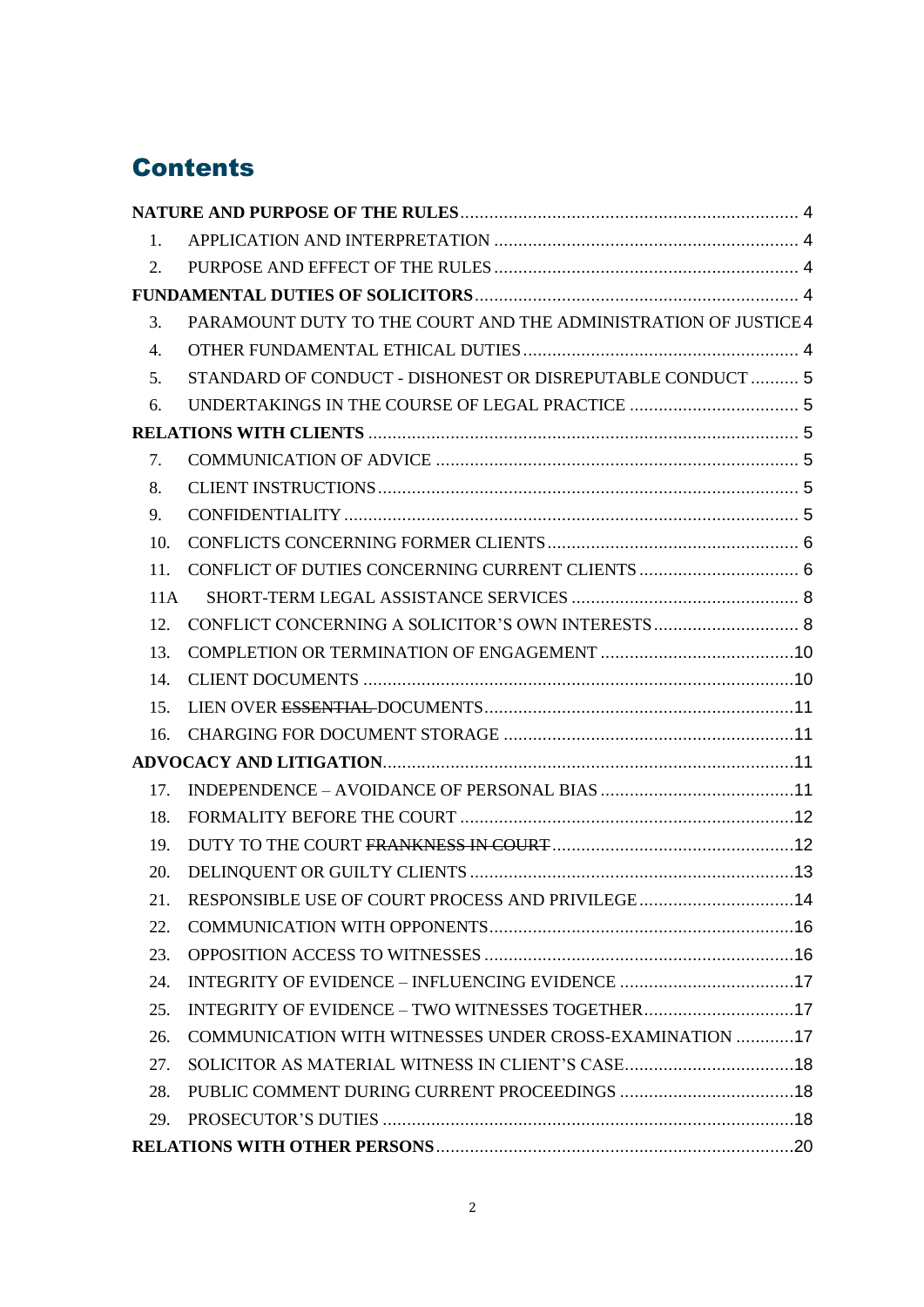| 30.                                                     |  |  |
|---------------------------------------------------------|--|--|
| 31.                                                     |  |  |
| 32.                                                     |  |  |
| COMMUNICATION WITH ANOTHER SOLICITOR'S CLIENT 21<br>33. |  |  |
| 34.                                                     |  |  |
| 35.                                                     |  |  |
|                                                         |  |  |
| 36.                                                     |  |  |
| 37.                                                     |  |  |
| 38.                                                     |  |  |
| 39.                                                     |  |  |
| 40.                                                     |  |  |
| 41                                                      |  |  |
| 42.                                                     |  |  |
| 43                                                      |  |  |
|                                                         |  |  |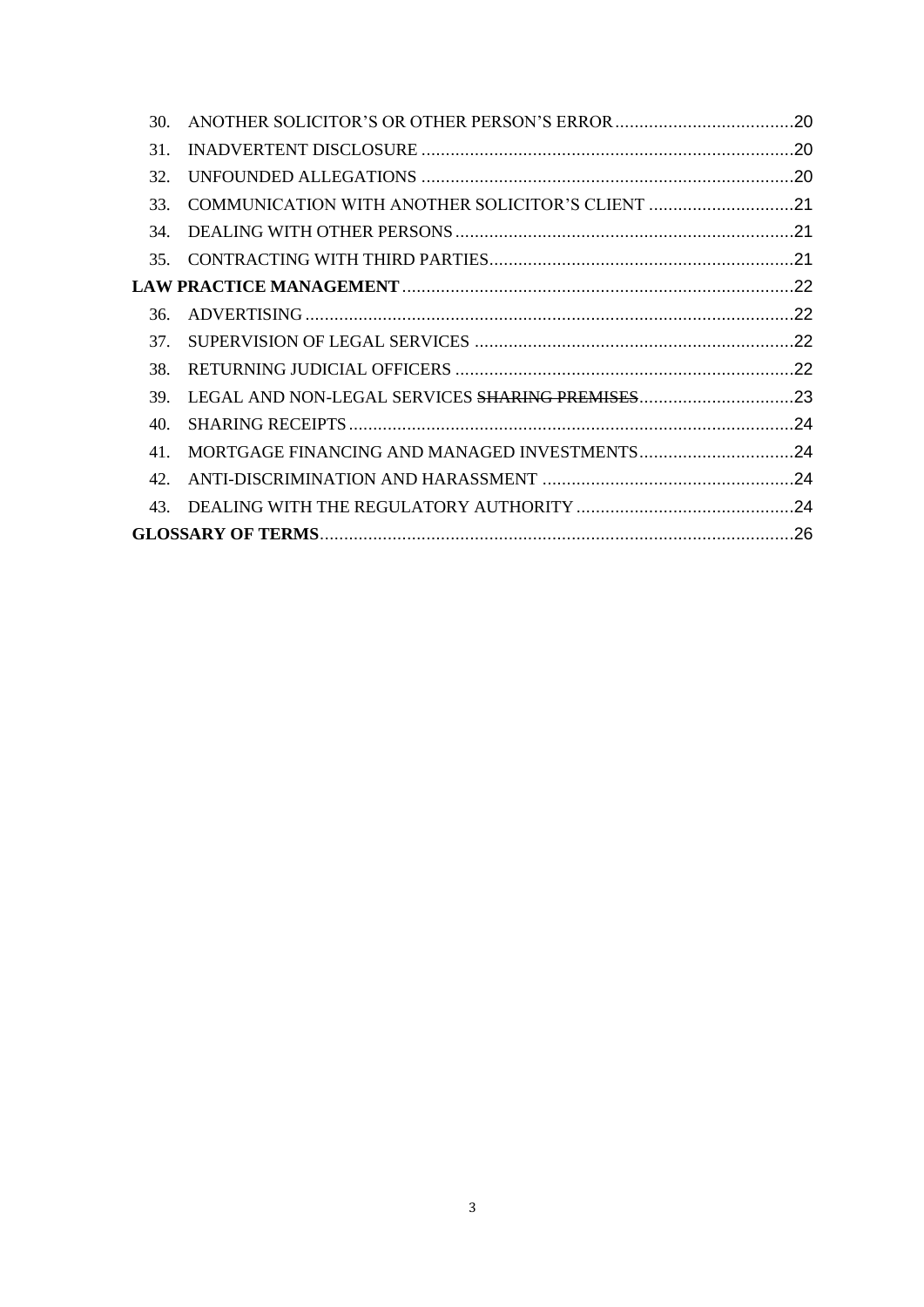# <span id="page-3-0"></span>**NATURE AND PURPOSE OF THE RULES**

### <span id="page-3-1"></span>**1. APPLICATION AND INTERPRETATION**

- 1.1 These Rules apply to all solicitors **in the jurisdiction within Australia**, including Australian-registered foreign lawyers acting in the manner of a solicitor.
- 1.2 The definitions that apply in these Rules are set out in the glossary.

### <span id="page-3-2"></span>**2. PURPOSE AND EFFECT OF THE RULES**

- 2.1 The purpose of these Rules is to assist solicitors to act ethically and in accordance with the principles of professional conduct established by the common law and these Rules.
- 2.2 In considering whether a solicitor has engaged in unsatisfactory professional conduct or professional misconduct, the Rules apply in addition to the common law.
- 2.3 A breach of these Rules is capable of constituting unsatisfactory professional conduct or professional misconduct, and may give rise to disciplinary action by the relevant regulatory authority.**, but cannot be enforced by a third party.**

# <span id="page-3-3"></span>**FUNDAMENTAL DUTIES OF SOLICITORS**

## <span id="page-3-4"></span>**3. PARAMOUNT DUTY TO THE COURT AND THE ADMINISTRATION OF JUSTICE**

3.1 A solicitor's duty to the court and the administration of justice is paramount and prevails to the extent of inconsistency with any other duty.

### <span id="page-3-5"></span>**4. OTHER FUNDAMENTAL ETHICAL DUTIES**

- 4.1 A solicitor must also:
	- 4.1.1 act in the best interests of a client in any matter in which the solicitor represents the client;
	- 4.1.2 be honest and courteous in all dealings in the course of legal practice;
	- 4.1.3 deliver legal services competently, diligently and as promptly as reasonably possible;
	- 4.1.4 avoid any compromise to their integrity and professional independence; and
	- 4.1.5 comply with these Rules and the law.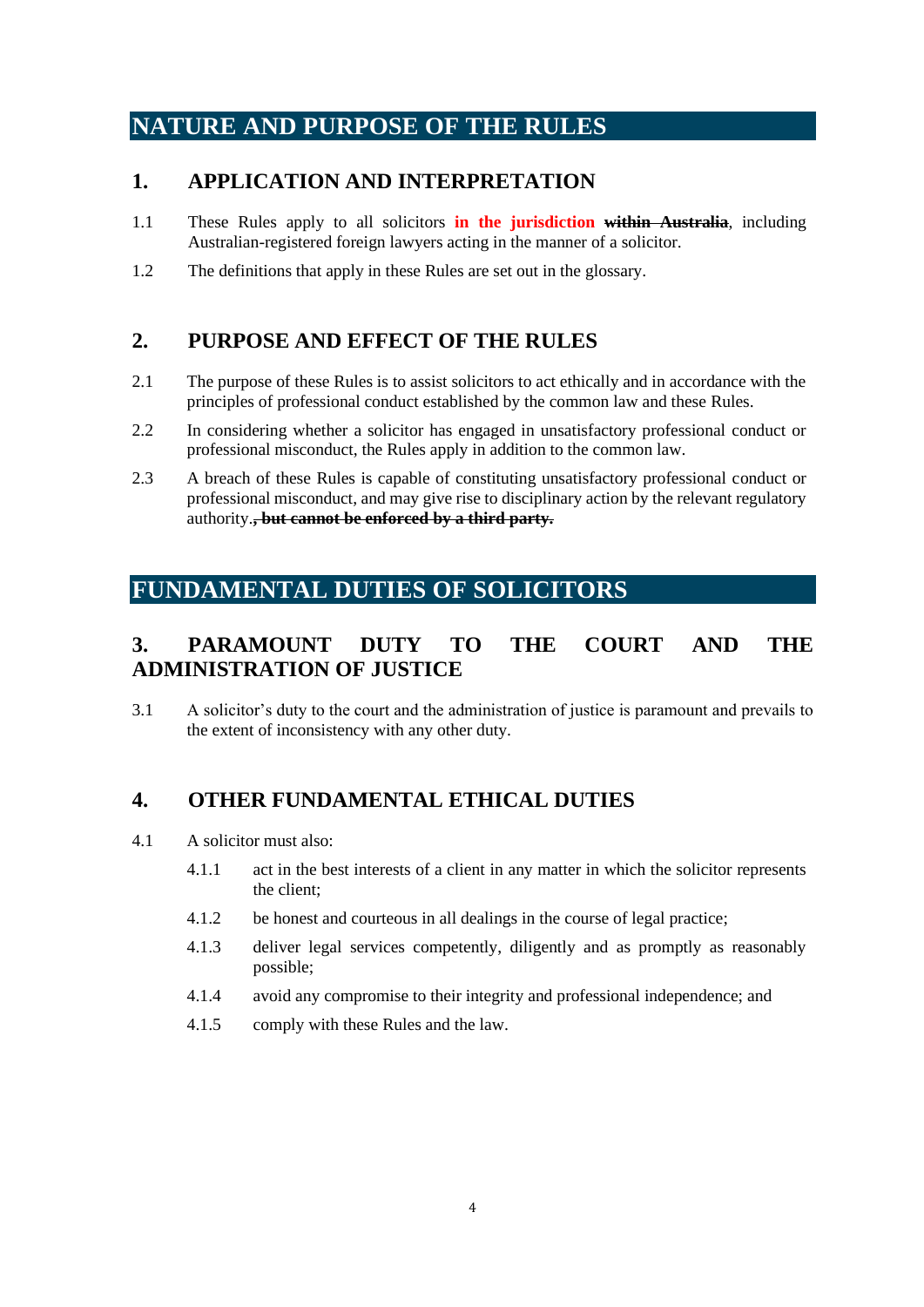### <span id="page-4-0"></span>**5. STANDARD OF CONDUCT - DISHONEST OR DISREPUTABLE CONDUCT**

5.1 A solicitor must not engage in conduct, in the course of **legal** practice or otherwise, which**: demonstrates that the solicitor is not a fit and proper person to practise law, or which is likely to a material degree to:**

**5.1.1 demonstrates that the solicitor is not a fit and proper person to practise law; or** 

#### **5.1.2 which is likely, to a material degree to**:

- **(i)** be prejudicial to, or diminish the public confidence in, the administration of justice; or
- **(ii)** bring the profession into disrepute.

### <span id="page-4-1"></span>**6. UNDERTAKINGS IN THE COURSE OF LEGAL PRACTICE**

- 6.1 A solicitor who has given an undertaking in the course of legal practice must honour that undertaking and ensure the timely and effective performance of the undertaking, unless released by the recipient or by a court of competent jurisdiction.
- 6.2 A solicitor must not seek from another solicitor, or that solicitor's employee, associate, or agent, undertakings in respect of a matter, that would require the co-operation of a third party who is not party to the undertaking.

# <span id="page-4-2"></span>**RELATIONS WITH CLIENTS**

### <span id="page-4-3"></span>**7. COMMUNICATION OF ADVICE**

- 7.1 A solicitor must provide clear and timely advice to assist a client to understand relevant legal issues and to make informed choices about action to be taken during the course of a matter, consistent with the terms of the engagement.
- 7.2 A solicitor must inform the client or the instructing solicitor about the alternatives to fully contested adjudication of the case which are reasonably available to the client, unless the solicitor believes on reasonable grounds that the client already has such an understanding of those alternatives as to permit the client to make decisions about the client's best interests in relation to the matter.

### <span id="page-4-4"></span>**8. CLIENT INSTRUCTIONS**

8.1 A solicitor must follow a client's lawful, proper and competent instructions.

### <span id="page-4-5"></span>**9. CONFIDENTIALITY**

9.1 A solicitor must not disclose any information which is confidential to a client and acquired by the solicitor during the client's engagement to any person who is not: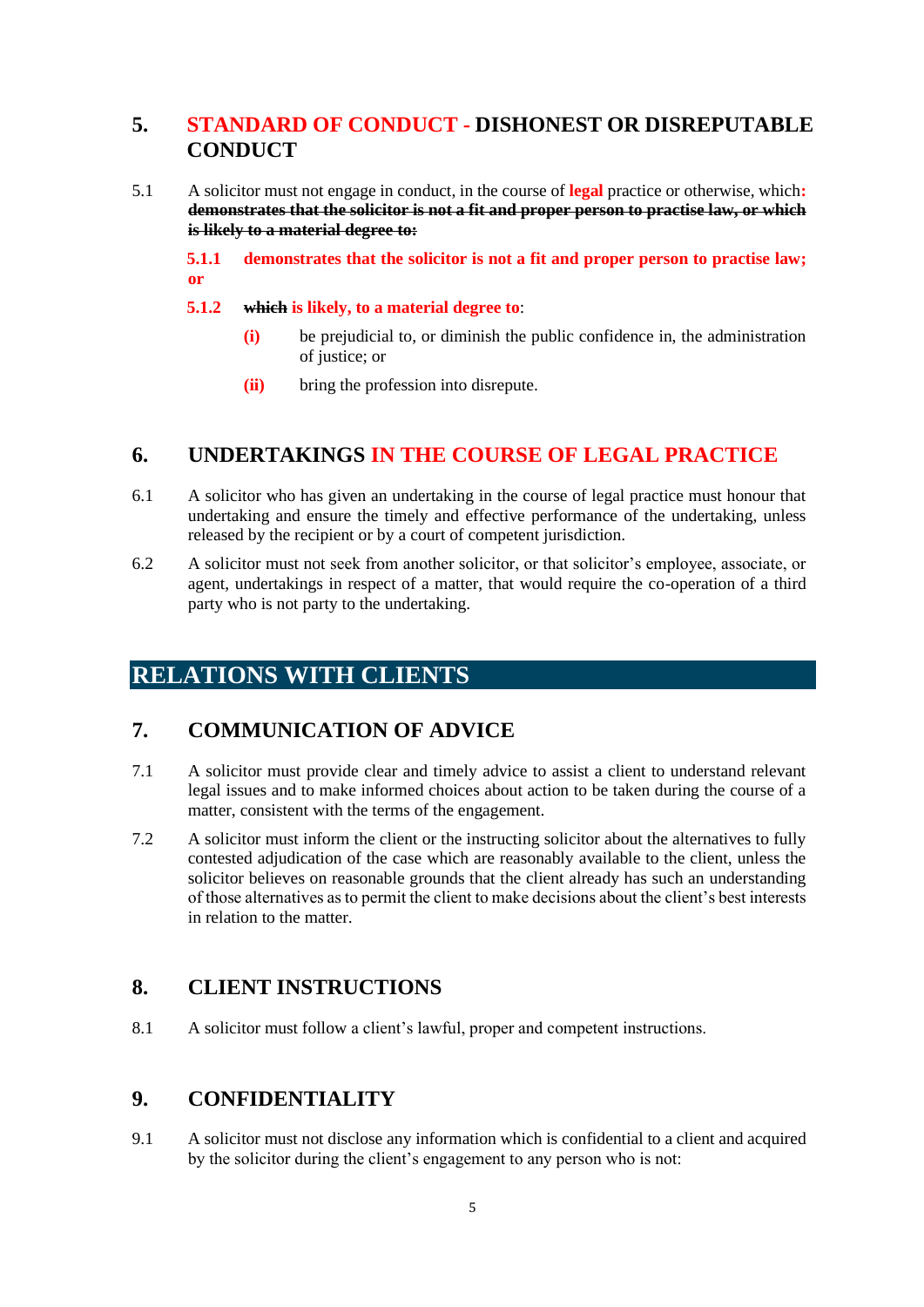- 9.1.1 a solicitor who is a partner, principal, director, or employee of the solicitor's law practice; or
- 9.1.2 a barrister or an employee of, or person otherwise engaged by, the solicitor's law practice or by an associated entity for the purposes of delivering or administering legal services in relation to the client,

EXCEPT as permitted in Rule 9.2.

- 9.2 A solicitor may disclose information which is confidential to a client if:
	- 9.2.1 the client expressly or impliedly authorises disclosure;
	- 9.2.2 the solicitor is permitted or is compelled by law to disclose;
	- 9.2.3 the solicitor discloses the information in a confidential setting, for the sole purpose of obtaining advice in connection with the solicitor's legal or ethical obligations;
	- 9.2.4 the solicitor discloses the information for the sole purpose of avoiding the probable commission of a serious criminal offence;
	- 9.2.5 the solicitor discloses the information for the purpose of preventing imminent serious physical harm to the client or to another person; or
	- 9.2.6 the information is disclosed to the insurer of the solicitor, law practice or associated entity.

### <span id="page-5-0"></span>**10. CONFLICTS CONCERNING FORMER CLIENTS**

- 10.1 A solicitor and law practice must avoid conflicts between the duties owed to current and former clients**, except as permitted by Rule 10.2**.
- 10.2 A solicitor or law practice who or which is in possession of information which is confidential to a former client where that information might reasonably be concluded to be material to the matter of another client and detrimental to the interests of the former client if disclosed, must not act for the current client in that matter UNLESS:
	- 10.2.1 the former client has given informed **written** consent to the **solicitor or law practice so acting disclosure and use of that information**; or
	- 10.2.2 an effective information barrier has been established.

### <span id="page-5-1"></span>**11. CONFLICT OF DUTIES CONCERNING CURRENT CLIENTS**

11.1 A solicitor and a law practice must avoid conflicts between the duties owed to two or more current clients**, except where permitted by this Rule**.

#### **Duty of loyalty**

- 11.2 If a solicitor or a law practice seeks to act for two or more clients in the same or related matters where the clients' interests are adverse and there is a conflict or potential conflict of the duties to act in the best interests of each client, the solicitor or law practice must not act, except where permitted by Rules 11.3**, and 11.4.**
- 11.3 Where a solicitor or law practice seeks to act in the circumstances specified in Rule 11.2, the solicitor or law practice may, subject always to each solicitor discharging their duty to act in the best interests of their client, only act if each client: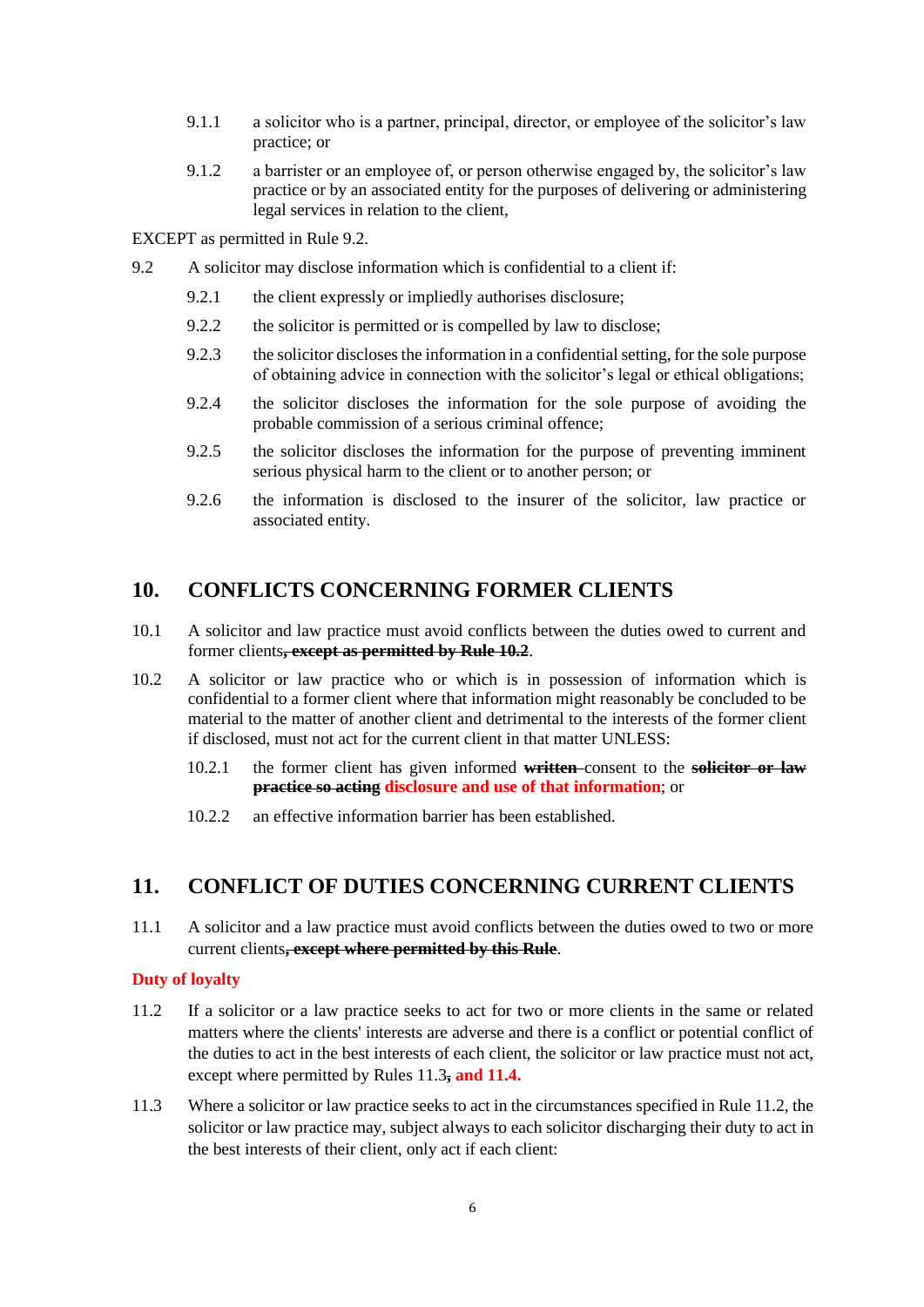- 11.3.1 is aware that the solicitor or law practice is also acting for another client; and
- 11.3.2 has given informed consent to the solicitor or law practice so acting.

#### **Duty of confidentiality**

- **11.4 In addition to Rule 11.3, where a solicitor or a law practice acts for two or more clients in the same or related matters and the solicitor or law practice is in, or comes into, possession of information which is confidential to one client (the first client) which might reasonably be concluded to be material to the other client's or clients' matter and detrimental to the interests of the first client if disclosed, the solicitor and the solicitor's law practice may not act or continue to act for the other client of clients unless each client's informed consent:**
	- **11.4.1 permits the disclosure and use of that information for the benefit of the other client or clients; or**
	- **11.4.2 requires the establishment and maintenance at all times of an effective information barrier to protect the confidential information of each client.**
- **11.4 In addition to the requirements of Rule 11.3, where a solicitor or law practice is in possession of information which is confidential to a client (the first client) which might reasonably be concluded to be material to another client's current matter and detrimental to the interests of the first client if disclosed, there is a conflict of duties and the solicitor and the solicitor's law practice must not act for the other client, except as follows:**
	- **11.4.1 a solicitor may act where there is a conflict of duties arising from the possession of confidential information, where each client has given informed consent to the solicitor acting for another client; and**
	- **11.4.2 a law practice (and the solicitors concerned) may act where there is a conflict of duties arising from the possession of confidential information where an effective information barrier has been established.**

#### **Actual conflict arising between current clients in the course of a matter**

- **11.5 If a solicitor or a law practice acts for more than one client in a matter and, during the course of the conduct of that matter, an actual conflict arises between the duties owed to two or more of those clients, the solicitor or law practice may only continue to act for one of those clients (or for two or more of those clients between whom there is no conflict) in the following exceptional circumstances:**
	- **11.5.1 any client for whom the solicitor or law practice ceases to act has given informed consent to the solicitor or law practice continuing to act for the remaining clients; and**
	- **11.5.2 the duty of confidentiality owed to all of the clients, both those for whom the solicitor or law practice ceases to act and those for whom the solicitor or law practice continues to act, is not put at risk.**
- **11.5 If a solicitor or a law practice acts for more than one client in a matter and, during the course of the conduct of that matter, an actual conflict arises between the duties owed to two or more of those clients, the solicitor or law practice may only continue to act for one of the clients (or a group of clients between whom there is no conflict) provided the duty of confidentiality to other client(s) is not put at risk and the parties have given informed consent.**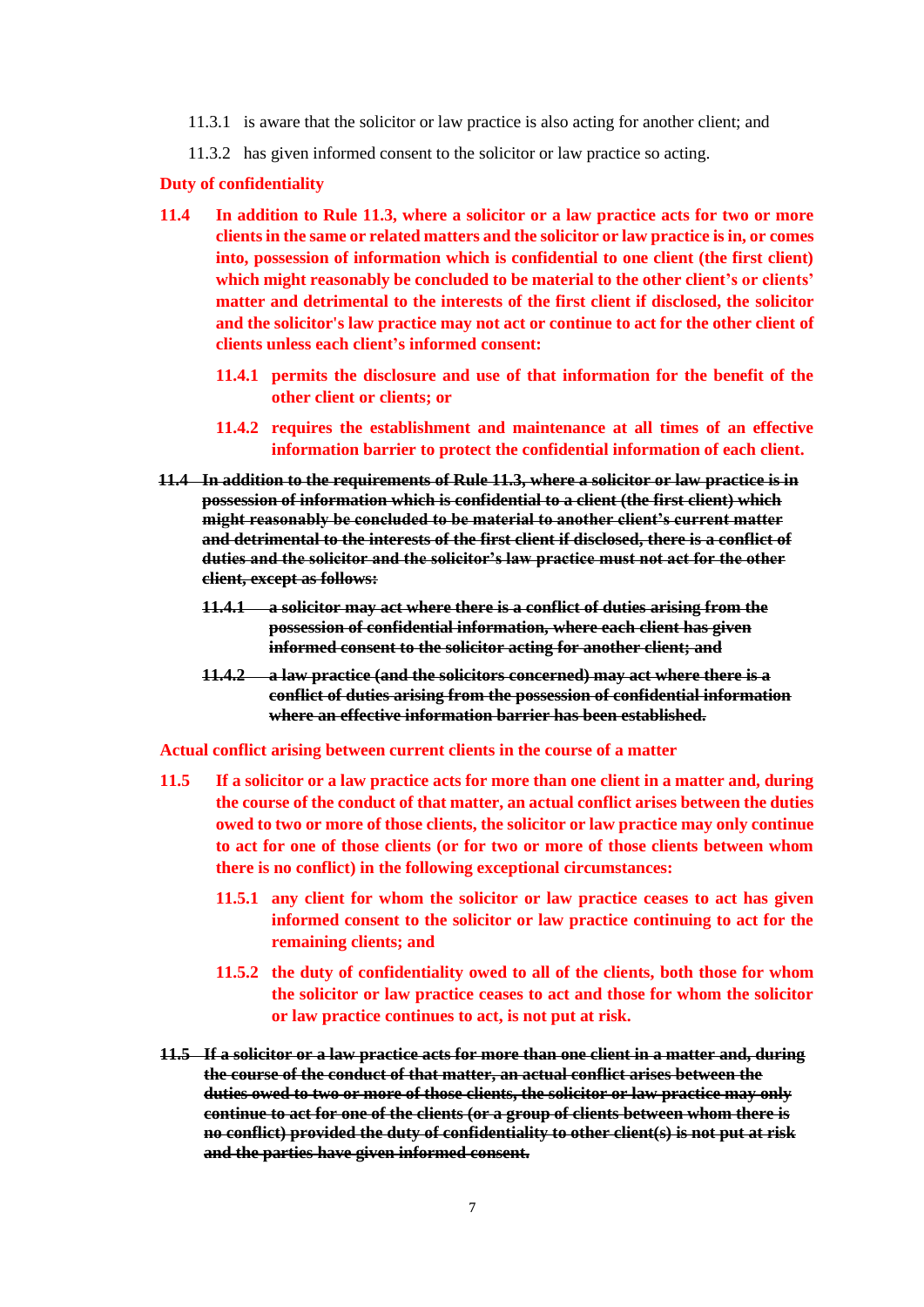### <span id="page-7-0"></span>**11A SHORT-TERM LEGAL ASSISTANCE SERVICES**

- **11A.1 If a solicitor providing short-term legal assistance services forms a reasonable belief that the solicitor cannot screen for conflicts of interest due to circumstances where it is not reasonably practicable as the time required to do so may result in a real risk of the client being denied access to legal assistance, the solicitor must ensure, to the extent reasonably practicable, that—**
	- **11A.1.1 the solicitor has disclosed the nature of the services to the client, and**
	- **11A.1.2 there is no actual or potential conflict between the duties owed to the client and one or more other clients, and**
	- **11A.1.3 the client has given informed consent to the provision of the services.**
- **11A.2 A solicitor must not provide, or continue to provide, short-term legal assistance services to a client if the solicitor:**
	- **11A.2.1 is or becomes aware that the interests of the client are adverse to the interests of a current client of the solicitor or the solicitor's law practice, or**
	- **11A.2.2 is aware that the solicitor has, or while providing the short-term legal assistance services obtains, confidential information of a current or former client that might reasonably be concluded to be:**

**11A.2.2.1 material to the client's matter, and**

- **11A.2.2.2 detrimental to the current or former client, if disclosed.**
- **11A.3 A solicitor who is a partner, associate, employee, officer or employer in a law practice through which another solicitor is providing short-term legal assistance services, may act for another client of the law practice whose interests are adverse to the interests of the client receiving the services if:**
	- **11A.3.1 each client has given informed consent, and**
	- **11A.3.2 measures are in place to ensure confidential information will not be disclosed.**
- **11A.4 In this Rule:**

*short-term legal assistance services* **means services offered by a solicitor to a client, whether through a legal assistance service provider or on a pro bono basis, with the expectation by the solicitor and the client that the solicitor will not provide continuing legal advice or representation in the matter.**

### <span id="page-7-1"></span>**12. CONFLICT CONCERNING A SOLICITOR'S OWN INTERESTS**

- 12.1 A solicitor must not act for a client where there is a conflict between the duty to serve the best interests of a client and the interests of the solicitor or an associate of the solicitor, except as permitted by this Rule.
- **12.2 A solicitor must not do anything:** 
	- **(a) calculated to dispose a client or a third party to confer on the solicitor, either directly or indirectly, any benefit in excess of the solicitor's fair and reasonable remuneration for legal services provided to the client, or**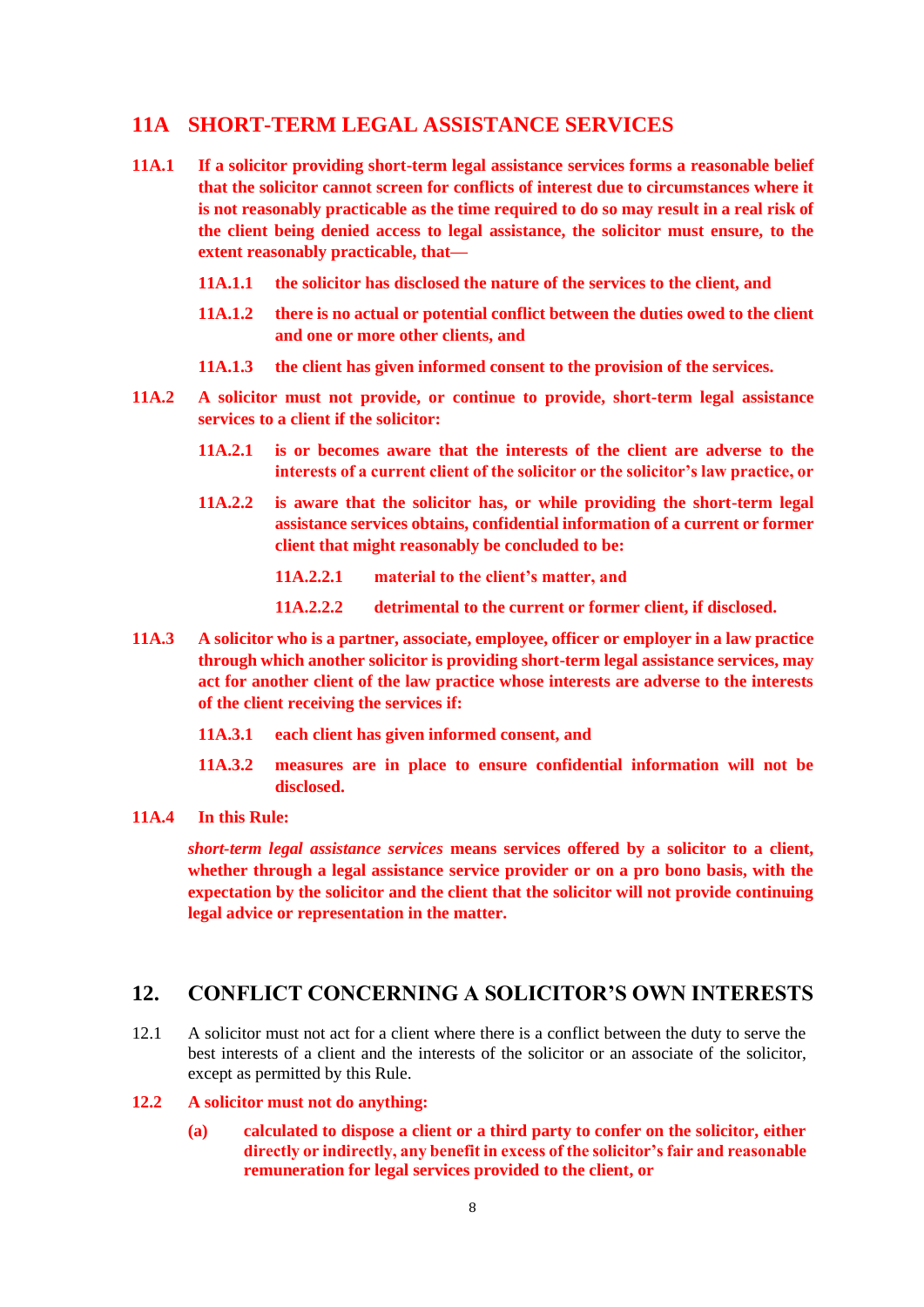- **(b) that the solicitor knows, or ought reasonably to anticipate, is likely to induce the client or third party to confer such a benefit and is not reasonably incidental to the performance of the retainer.**
- **12.2 A solicitor must not exercise any undue influence intended to dispose the client to benefit the solicitor in excess of the solicitor's fair remuneration for legal services provided to the client.**
- 12.3 A solicitor must not borrow any money, nor assist an associate to borrow money, from:
	- 12.3.1 a client of the solicitor or of the solicitor's law practice; or
	- 12.3.2 a former client of the solicitor or of the solicitor's law practice who has indicated a continuing reliance upon the advice of the solicitor or of the solicitor's law practice in relation to the investment of money,
	- UNLESS the client is:
		- (i) an Authorised Deposit-taking Institution;
		- (ii) a trustee company;
		- (iii) the responsible entity of a managed investment scheme registered under Chapter 5C of the *Corporations Act 2001* (Cth) or a custodian for such a scheme;
		- (iv) an associate of the solicitor and the solicitor is able to discharge the onus of proving that a full written disclosure was made to the client and that the client's interests are protected in the circumstances, whether by legal representation or otherwise; or
		- (v) the employer of the solicitor.
- 12.4 A solicitor will not have breached this Rule merely by:
	- 12.4.1 drawing a Will appointing the solicitor or an associate of the solicitor as executor, provided the solicitor informs the client in writing before the **Will is signed client signs the Will**:
		- (i) of any entitlement of the solicitor, or the solicitor's law practice or associate, to claim executor's commission;
		- (ii) of the inclusion in the Will of any provision entitling the solicitor, or the solicitor's law practice or associate, to charge legal costs in relation to the administration of the estate; and
		- (iii) if the solicitor or the solicitor's law practice or associate has an entitlement to claim commission, that the client could appoint as executor a person who might make no claim for executor's commission.
	- 12.4.2 drawing a Will or other instrument under which the solicitor (or the solicitor's law practice or associate) will or may receive a substantial benefit other than any proper entitlement to executor's commission and proper fees, provided the person instructing the solicitor is either:
		- (i) a member of the solicitor's immediate family; or
		- **(ia) a member of the immediate family of the solicitor's spouse, or**
		- (ii) a solicitor, or a member of the immediate family of a solicitor, who is a partner, employer, or employee, of the solicitor.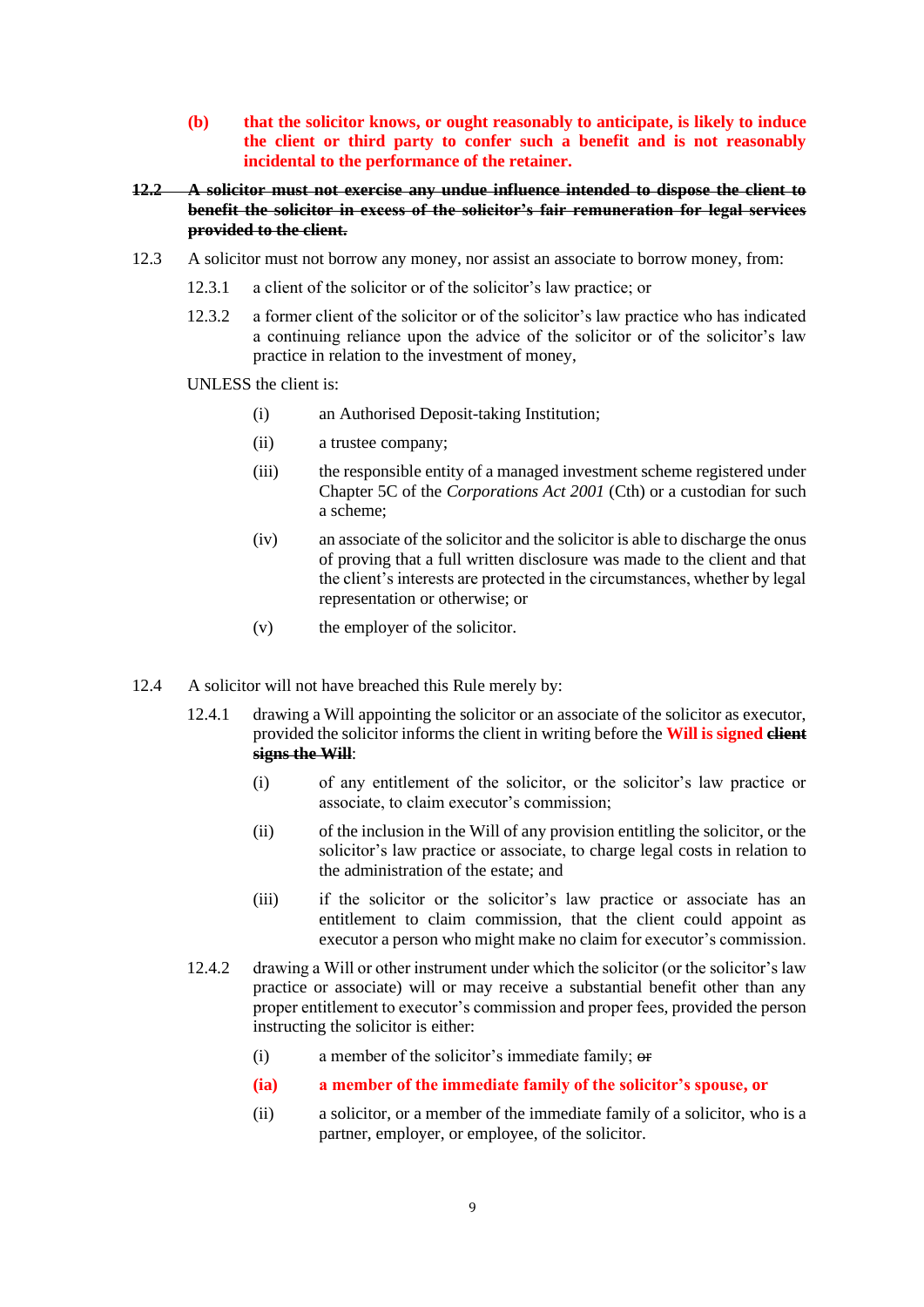- 12.4.3 receiving a financial benefit from a third party in relation to any dealing where the solicitor represents a client, or from another service provider to whom a client has been referred by the solicitor, provided the solicitor advises the client:
	- (i) that a commission or benefit is or may be payable to the solicitor in respect of the dealing or referral and the nature of that commission or benefit;
	- (ii) that the client may refuse any referral, and

the client has given informed consent to the commission or benefit received or which may be received.

12.4.4 acting for a client in any dealing in which a financial benefit may be payable to a third party for referring the client, provided the solicitor has first disclosed the payment or financial benefit to the client.

### <span id="page-9-0"></span>**13. COMPLETION OR TERMINATION OF ENGAGEMENT**

- 13.1 A solicitor with designated responsibility for a client's matter must ensure completion of the legal services for that matter UNLESS:
	- 13.1.1 the client has otherwise agreed;
	- 13.1.2 the law practice is discharged from the engagement by the client;
	- 13.1.3 the law practice terminates the engagement for just cause and on reasonable notice; or
	- 13.1.4 the engagement comes to an end by operation of law.
- 13.2 Where a client is required to stand trial for a serious criminal offence, the client's failure to make satisfactory arrangements for the payment of costs will not normally justify termination of the engagement UNLESS the solicitor or law practice has:
	- 13.2.1 served written notice on the client of the solicitor's intention, a reasonable time before the date appointed for commencement of the trial or the commencement of the sittings of the court in which the trial is listed, providing the client at least 7 days to make satisfactory arrangements for payment of the solicitor's costs; and
	- 13.2.2 given appropriate notice to the registrar of the court in which the trial is listed to commence.
- 13.3 Where a client is legally assisted and the grant of aid is withdrawn or otherwise terminated, a solicitor or law practice may terminate the engagement by giving reasonable notice in writing to the client, such that the client has a reasonable opportunity to make other satisfactory arrangements for payment of costs which would be incurred if the engagement continued.

### <span id="page-9-1"></span>**14. CLIENT DOCUMENTS**

- 14.1 A solicitor with designated responsibility for a client's matter, must ensure that, upon completion or termination of the law practice's engagement:
	- 14.1.1 the client or former client; or
	- 14.1.2 another person authorised by the client or former client,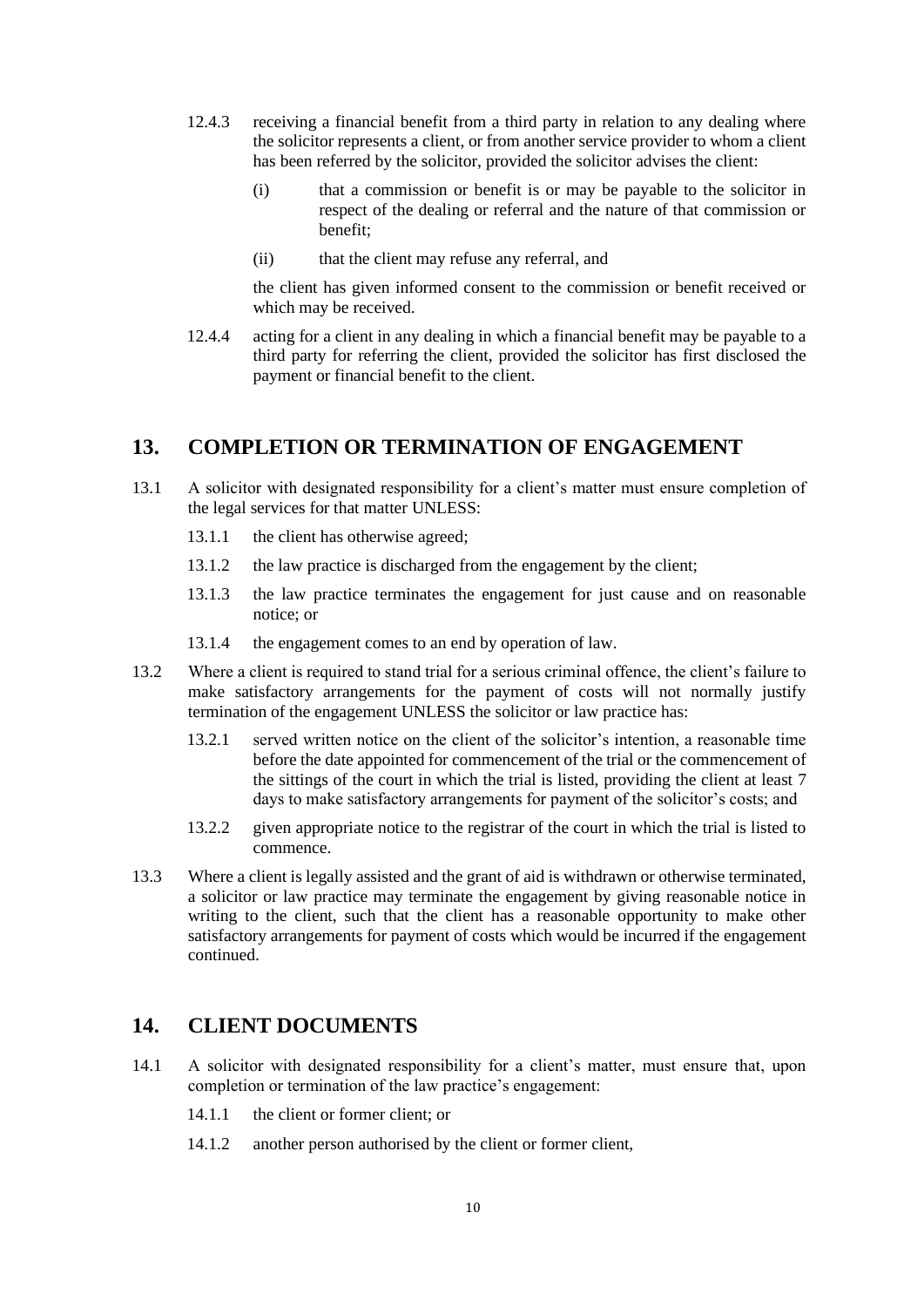is given any client documents, (or if they are electronic documents copies of those documents), as soon as reasonably possible when requested to do so by the client, unless there is an effective lien.

14.2 A solicitor or law practice may destroy client documents after a period of 7 years has elapsed since the completion or termination of the engagement, except where there are client instructions or **legal obligations legislation** to the contrary.

### <span id="page-10-0"></span>**15. LIEN OVER ESSENTIAL DOCUMENTS**

- 15.1 Notwithstanding Rule 14, when a solicitor claims to exercise a lien for unpaid legal costs over client documents which are essential to the client's defence or prosecution of current proceedings:
	- 15.1.1 if another solicitor is acting for the client, the first solicitor must **deliver up surrender** the documents to the second solicitor:
		- (i) if the second solicitor undertakes to hold the documents subject to the lien and **maintains with** reasonable security for the unpaid costs; or
		- (ii) if the first solicitor agrees to the second solicitor agreeing to pay, or entering into an agreement with the client to procure payment of, the first solicitor's costs upon completion of the relevant proceedings; or
	- 15.1.2 alternatively, the solicitor, upon receiving reasonable security for the unpaid costs, must deliver the documents to the client.

#### <span id="page-10-1"></span>**16. CHARGING FOR DOCUMENT STORAGE**

- 16.1 A solicitor must not charge:
	- 16.1.1 for the storage **(either physical, electronic or otherwise)** of documents, files or other property on behalf of clients or former clients of the solicitor or law practice (or predecessors in practice); or
	- 16.1.2 for retrieval from storage of those documents, files or other property,

UNLESS the client or former client has **consented agreed in writing** to such charge being made.

# <span id="page-10-2"></span>**ADVOCACY AND LITIGATION**

#### <span id="page-10-3"></span>**17. INDEPENDENCE – AVOIDANCE OF PERSONAL BIAS**

- 17.1 A solicitor representing a client in a matter that is before the court must not act as the mere mouthpiece of the client or of the instructing solicitor (if any) and must exercise the forensic judgments called for during the case independently, after the appropriate consideration of the client's and the instructing solicitor's instructions where applicable.
- 17.2 A solicitor **does not breach will not have breached** the solicitor's duty to the client, and will not have failed to give appropriate consideration to the client's or the instructing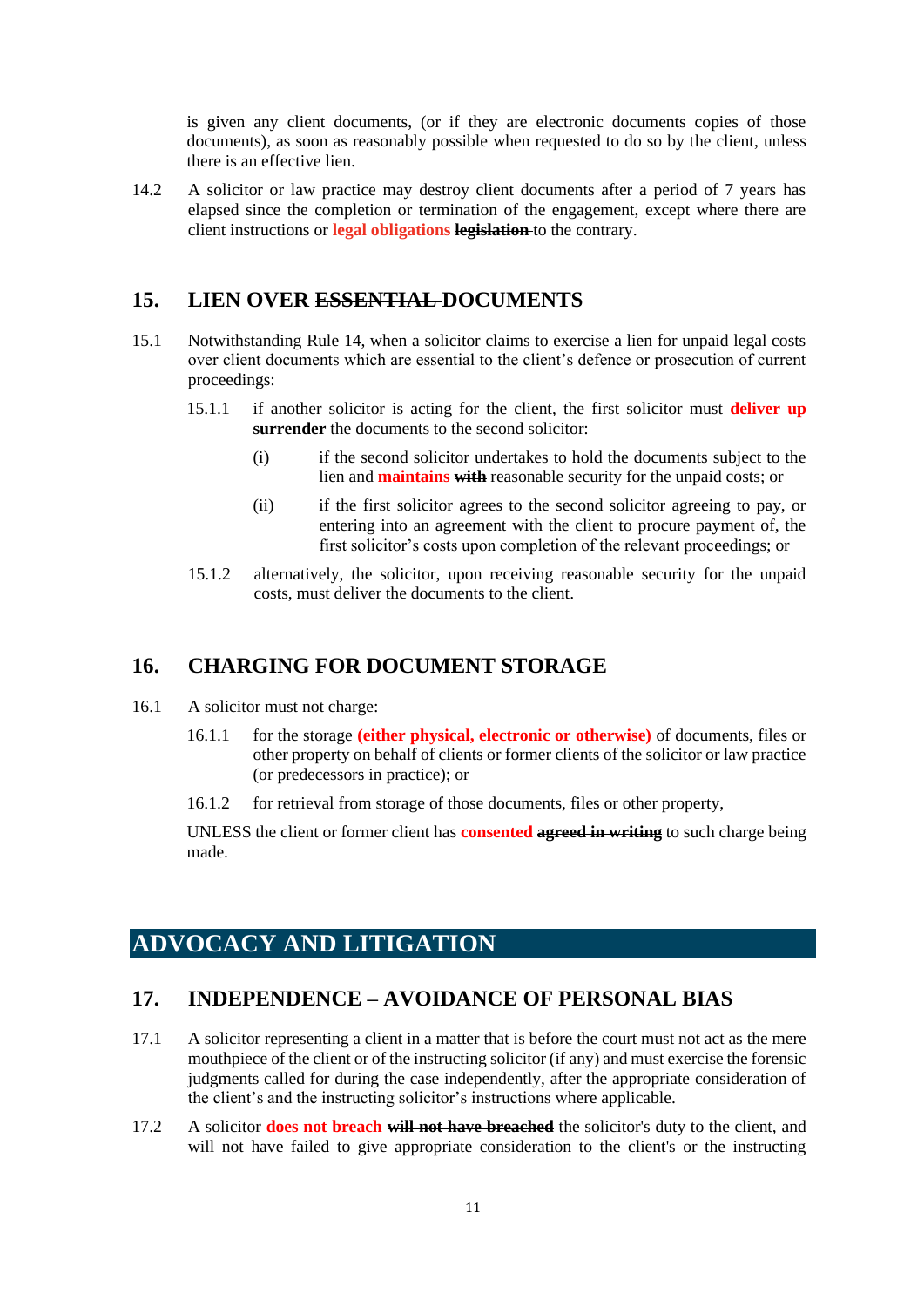solicitor's instructions, simply by choosing, contrary to those instructions, to exercise the forensic judgments called for during the case so as to:

- 17.2.1 confine any hearing to those issues which the solicitor believes to be the real issues;
- 17.2.2 present the client's case as quickly and simply as may be consistent with its robust advancement; or
- 17.2.3 inform the court of any persuasive authority against the client's case.
- 17.3 A solicitor must not make submissions or express views to a court on any material evidence or issue in the case in terms which convey or appear to convey the solicitor's personal opinion on the merits of that evidence or issue.
- 17.4 A solicitor must not become the surety for the client's bail.

### <span id="page-11-0"></span>**18. FORMALITY BEFORE THE COURT**

18.1 A solicitor must not, in the presence of any of the parties or solicitors, deal with a court on terms of informal personal familiarity which may reasonably give the appearance that the solicitor has special favour with the court.

### <span id="page-11-1"></span>**19. DUTY TO THE COURT FRANKNESS IN COURT**

- 19.1 A solicitor must not deceive or knowingly or recklessly mislead the court.
- 19.2 A solicitor must take all necessary steps to correct any misleading statement made by the solicitor to a court as soon as possible after the solicitor becomes aware that the statement was misleading.
- 19.3 A solicitor will not have made a misleading statement to a court simply by failing to correct an error in a statement made to the court by the opponent or any other person.
- 19.4 A solicitor seeking any interlocutory relief in an ex parte application must disclose to the court all factual or legal matters which:
	- 19.4.1 are within the solicitor's knowledge;
	- 19.4.2 are not protected by legal professional privilege; and
	- 19.4.3 the solicitor has reasonable grounds to believe would support an argument against granting the relief or limiting its terms adversely to the client.
- 19.5 A solicitor who has knowledge of matters which are within Rule 19.4:
	- 19.5.1 must seek instructions for the waiver of legal professional privilege, if the matters are protected by that privilege, so as to permit the solicitor to disclose those matters under Rule 19.4; and
	- 19.5.2 if the client does not waive the privilege as sought by the solicitor:
		- (i) must inform the client of the client's responsibility to authorise such disclosure and the possible consequences of not doing so; and
		- (ii) must inform the court that the solicitor cannot assure the court that all matters which should be disclosed have been disclosed to the court.
- 19.6 A solicitor must, at the appropriate time in the hearing of the case if the court has not yet been informed of that matter, inform the court of: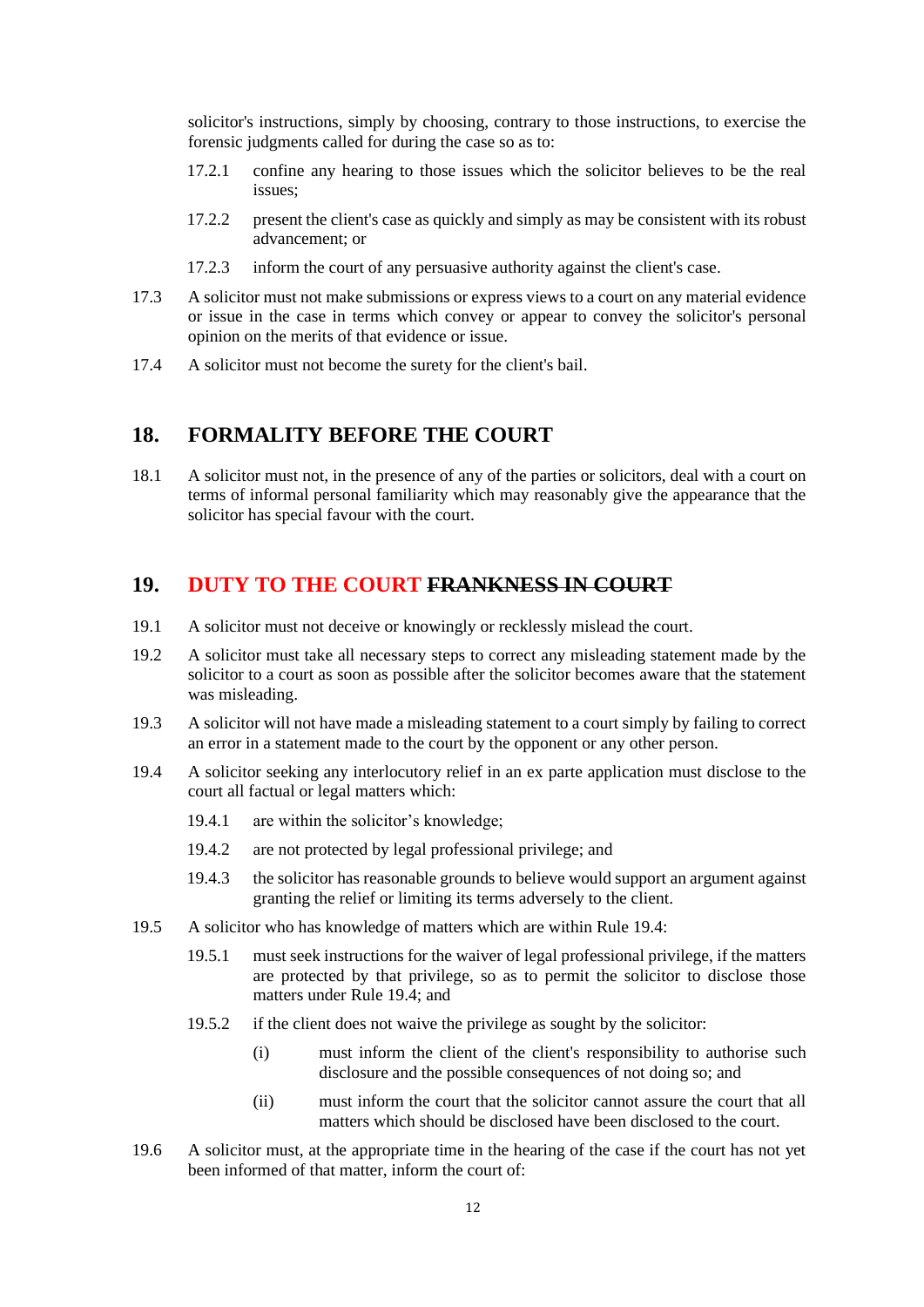- 19.6.1 any binding authority;
- 19.6.2 where there is no binding authority, any authority decided by an Australian appellate court; and
- 19.6.3 any applicable legislation,

known to the solicitor and which the solicitor has reasonable grounds to believe to be directly in point, against the client's case.

- 19.7 A solicitor need not inform the court of matters within Rule 19.6 at a time when the opponent tells the court that the opponent's whole case will be withdrawn or the opponent will consent to final judgment in favour of the client, unless the appropriate time for the solicitor to have informed the court of such matters in the ordinary course has already arrived or passed.
- 19.8 A solicitor who becomes aware of matters within Rule 19.6 after judgment or decision has been reserved and while it remains pending, whether the authority or legislation came into existence before or after argument, must inform the court of that matter by:
	- 19.8.1 a letter to the court, copied to the opponent, and limited to the relevant reference unless the opponent has consented beforehand to further material in the letter; or
	- 19.8.2 requesting the court to relist the case for further argument on a convenient date, after first notifying the opponent of the intended request and consulting the opponent as to the convenient date for further argument.
- 19.9 A solicitor need not inform the court of any matter otherwise within Rule 19.8 which would have rendered admissible any evidence tendered by the prosecution which the court has ruled inadmissible without calling on the defence.
- 19.10 A solicitor who knows or suspects that the prosecution is unaware of the client's previous conviction must not ask a prosecution witness whether there are previous convictions, in the hope of a negative answer.
- 19.11 A solicitor must inform the court of any misapprehension by the court as to the effect of an order which the court is making, as soon as the solicitor becomes aware of the misapprehension.
- 19.12 A solicitor must alert the opponent and if necessary inform the court if any express concession made in the course of a trial in civil proceedings by the opponent about evidence, case-law or legislation is to the knowledge of the solicitor contrary to the true position and is believed by the solicitor to have been made by mistake.

### <span id="page-12-0"></span>**20. DELINQUENT OR GUILTY CLIENTS**

- 20.1 A solicitor who, as a result of information provided by the client or a witness called on behalf of the client, learns during a hearing or after judgment or the decision is reserved and while it remains pending, that the client or a witness called on behalf of the client:
	- 20.1.1 has lied in a material particular to the court or has procured another person to lie to the court;
	- 20.1.2 has falsified or procured another person to falsify in any way a document which has been tendered; or
	- 20.1.3 has suppressed or procured another person to suppress material evidence upon a topic where there was a positive duty to make disclosure to the court;

must -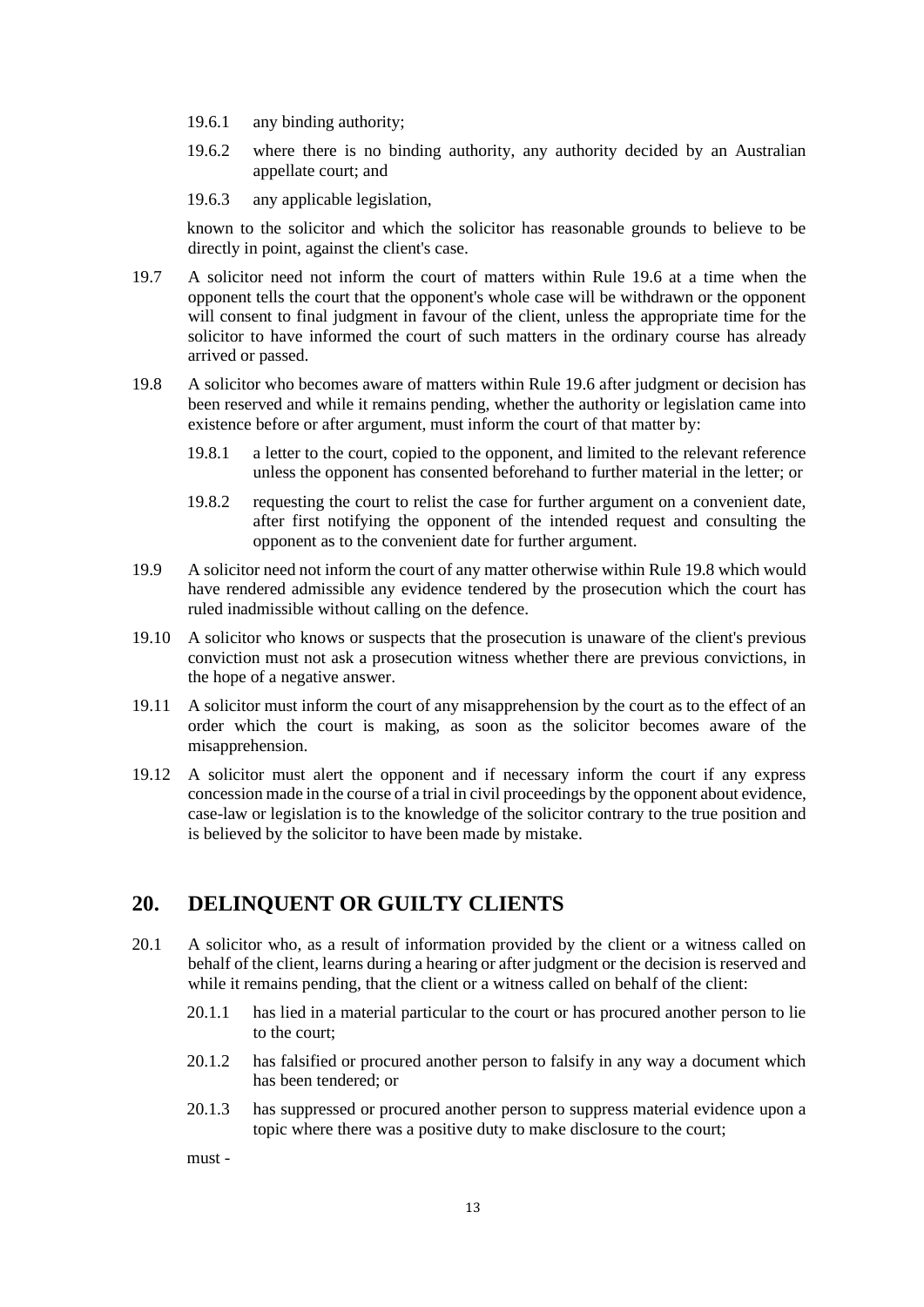#### 20.1.4 **omitted advise the client that the court should be informed of the lie, falsification or suppression and request authority so to inform the court; and**

- 20.1.5 refuse to take any further part in the case unless the client authorises the solicitor to inform the court of the lie, falsification or suppression and must promptly inform the court of the lie, falsification or suppression upon the client authorising the solicitor to do so but otherwise may not inform the court of the lie, falsification or suppression.
- 20.2 A solicitor whose client in criminal proceedings confesses guilt to the solicitor but maintains a plea of not guilty:

#### **20.2.1 may, subject to the client accepting the constraints set out in Rules 20.2.2- 20.2.8, but not otherwise, continue to act in the client's defence,**

**may cease to act, if there is enough time for another solicitor to take over the case properly before the hearing, and the client does not insist on the solicitor continuing to appear for the client;**

- **20.2.2 in cases where the solicitor continues to act for the client:** must not falsely suggest that some other person committed the offence charged,
- **20.2.3** must not set up an affirmative case inconsistent with the confession,
- **20.2.4 must ensure that the prosecution is put to proof on its case,**
- **20.2.5** may argue that the evidence as a whole does not prove that the client is guilty of the offence charged,
- 20.2.6 may argue that for some reason of law the client is not guilty of the offence charged, **and**
- **20.2.7** may argue that for any other **another** reason not prohibited by **(i) Rule 20.2.2 or** and **(ii) 20.2.3** the client should not be convicted of the offence charged, **and**
- **20.2.8 must not continue to act if the client insists on giving evidence denying guilt or requires the making of a statement asserting the client's innocence**.
- 20.3 A solicitor whose client informs the solicitor that the client intends to disobey a court's order must:
	- 20.3.1 advise the client against that course and warn the client of its dangers;
	- 20.3.2 not advise the client how to carry out or conceal that course; and
	- 20.3.3 not inform the court or the opponent of the client's intention unless:
		- (i) the client has authorised the solicitor to do so beforehand; or
		- (ii) the solicitor believes on reasonable grounds that the client's conduct constitutes a threat to any person's safety.

#### <span id="page-13-0"></span>**21. RESPONSIBLE USE OF COURT PROCESS AND PRIVILEGE**

- 21.1 A solicitor must take care to ensure that the solicitor's advice to invoke the coercive powers of a court:
	- 21.1.1 is reasonably justified by the material then available to the solicitor;
	- 21.1.2 is appropriate for the robust advancement of the client's case on its merits;
	- 21.1.3 is not **given made** principally in order to harass or embarrass a person; and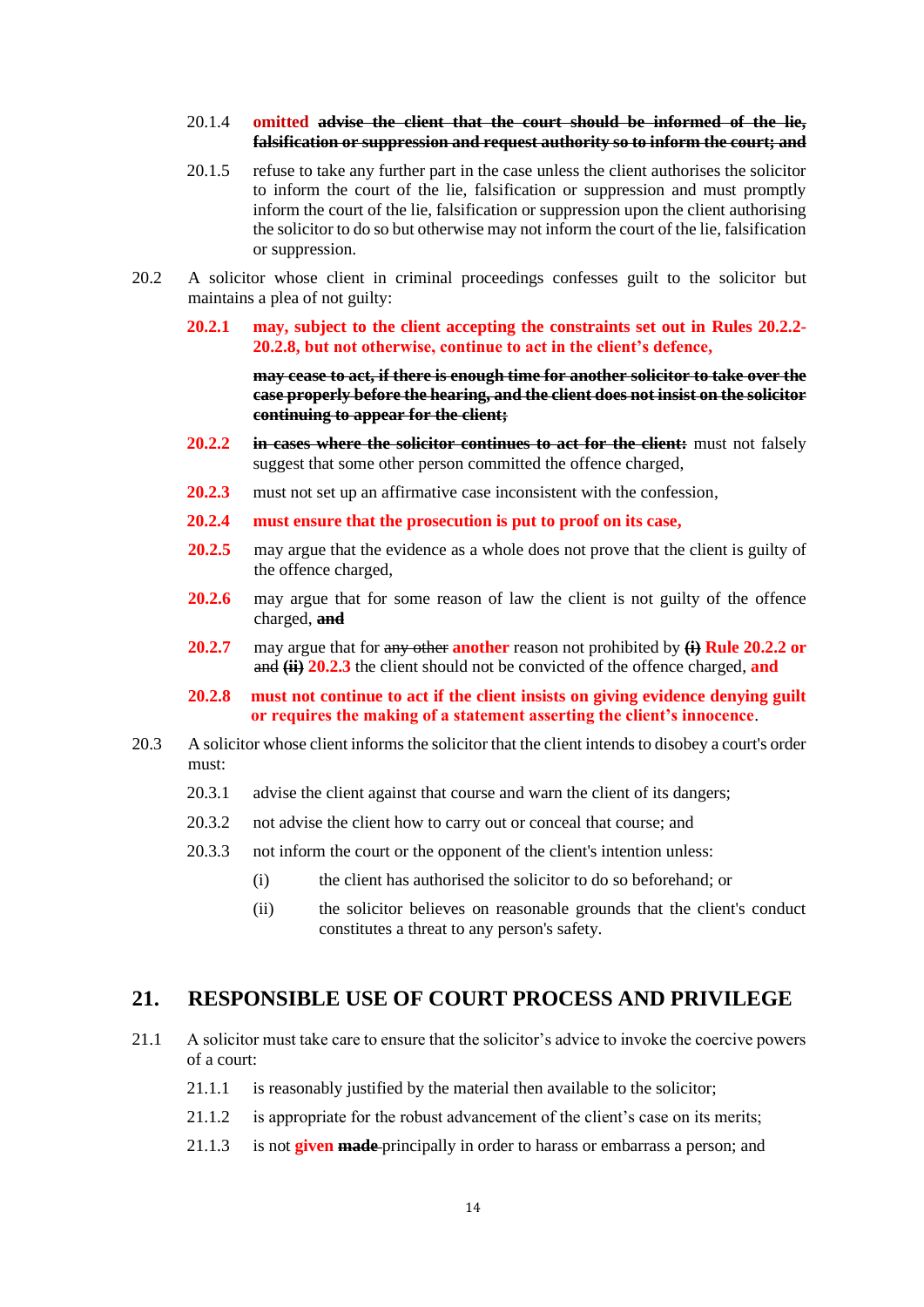- 21.1.4 is not **given** made principally in order to gain some collateral advantage for the client or the solicitor or **a third party the instructing solicitor** out of court.
- 21.2 A solicitor must take care to ensure that decisions by the solicitor to make allegations or suggestions under privilege against any person:
	- 21.2.1 are reasonably justified by the material then available to the solicitor;
	- 21.2.2 are appropriate for the robust advancement of the client's case on its merits; and
	- 21.2.3 are not made principally in order to harass or embarrass a person.
- 21.3 A solicitor must not allege any matter of fact in:
	- 21.3.1 any court document settled by the solicitor;
	- 21.3.2 any submission during any hearing;
	- 21.3.3 the course of an opening address; or
	- 21.3.4 the course of a closing address or submission on the evidence,

unless the solicitor believes on reasonable grounds that the factual material already available provides a proper basis to do so.

- 21.4 A solicitor must not allege any matter of fact amounting to criminality, fraud or other serious misconduct against any person unless the solicitor believes on reasonable grounds that:
	- 21.4.1 available material by which the allegation could be supported provides a proper basis for it; and
	- 21.4.2 the client wishes the allegation to be made, after having been advised of the seriousness of the allegation and of the possible consequences for the client and the case if it is not made out.
- 21.5 A solicitor must not make a suggestion in cross-examination on credit unless the solicitor believes on reasonable grounds that acceptance of the suggestion would diminish the credibility of the evidence of the witness.
- 21.6 A solicitor may regard the opinion of an instructing solicitor that material which is available to the instructing solicitor is credible, being material which appears to the solicitor from its nature to support an allegation to which Rules **21.1, 21.2**, 21.3 and 21.4 apply**,** as a reasonable ground for holding the belief required by those Rules (except in the case of a closing address or submission on the evidence).
- 21.7 A solicitor who has instructions which justify submissions for the client in mitigation of the client's criminality which involve allegations of serious misconduct against any other person not able to answer the allegations in the case must seek to avoid disclosing the other person's identity directly or indirectly unless the solicitor believes on reasonable grounds that such disclosure is necessary for the proper conduct of the client's case.
- 21.8 Without limiting the generality of Rule 21.2, in proceedings in which an allegation of **domestic or family violence,** sexual assault, indecent assault or the commission of an act of indecency is made and in which the alleged victim gives evidence:
	- 21.8.1 a solicitor must not ask that witness a question or pursue a line of questioning of that witness which is intended:
		- (i) to mislead or confuse the witness; or
		- (ii) to be unduly annoying, harassing, intimidating, offensive, oppressive, humiliating or repetitive; and
	- 21.8.2 a solicitor must take into account any particular vulnerability of the witness in the manner and tone of the questions that the solicitor asks.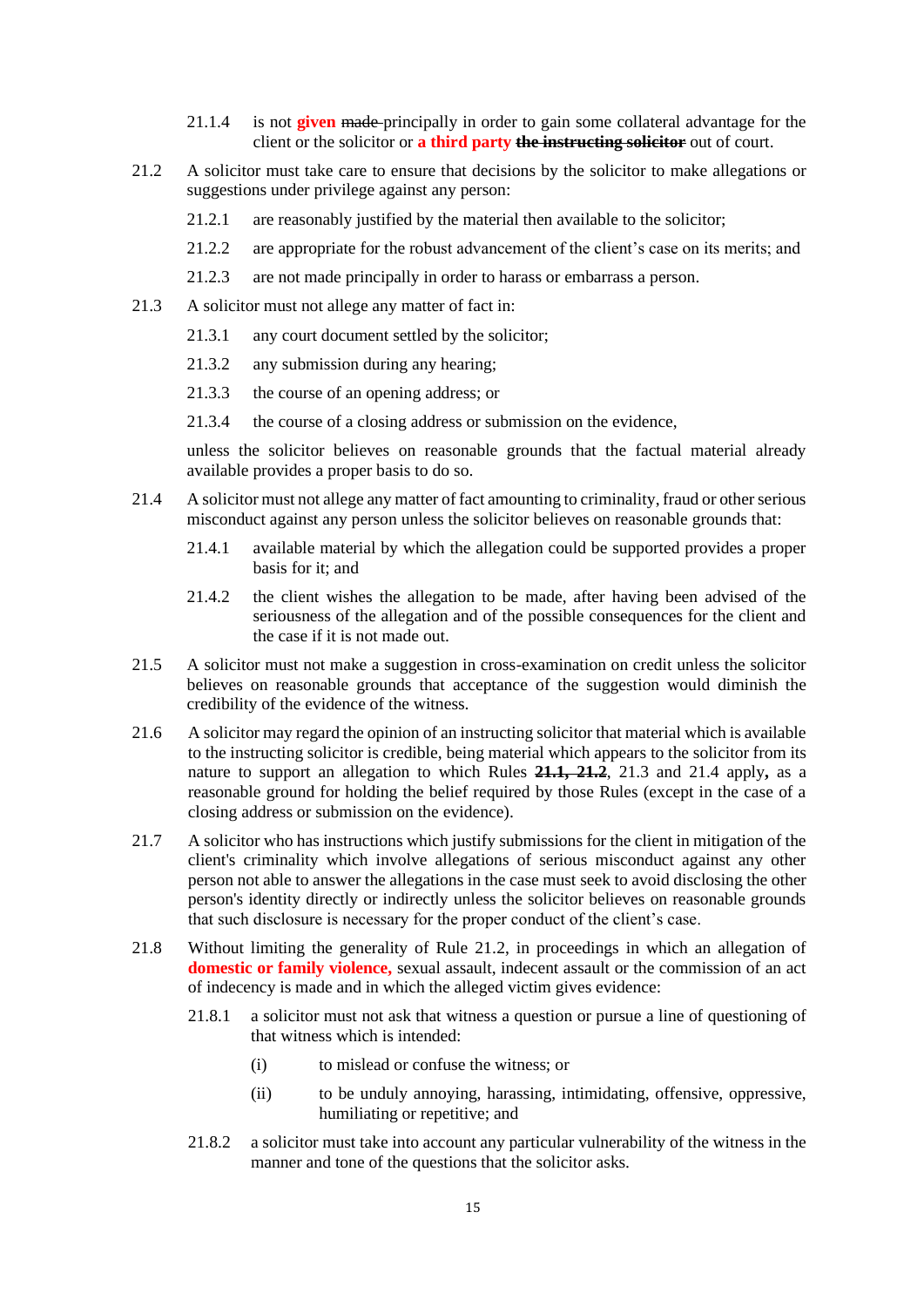- **21.9 A solicitor does not infringe rule 21.8 merely because:**
	- **21.9.1 the question or questioning challenges the truthfulness of the witness or the consistency or accuracy of a statement made by the witness, or**
	- **21.9.2 the question or questioning requires the witness to give evidence that the witness could consider to be offensive, distasteful or private.**

### <span id="page-15-0"></span>**22. COMMUNICATION WITH OPPONENTS**

- 22.1 A solicitor must not knowingly make a false **or misleading** statement to an opponent in relation to the case (including its compromise).
- 22.2 A solicitor must take all necessary steps to correct any false **or misleading** statement made by the solicitor to an opponent as soon as possible after the solicitor becomes aware that the statement was false **or misleading**.
- 22.3 A solicitor will not have made a false **or misleading** statement to the opponent simply by failing to correct an error on any matter stated to the solicitor by the opponent.
- 22.4 A solicitor must not confer or deal with any party represented by or to the knowledge of the solicitor indemnified by an insurer, unless the party and the insurer have signified willingness to that course.
- 22.5 A solicitor must not, outside an ex parte application or a hearing of which an opponent has had proper notice, communicate in the opponent's absence with the court concerning any matter of substance in connection with current proceedings unless:
	- 22.5.1 the court has first communicated with the solicitor in such a way as to require the solicitor to respond to the court; or
	- 22.5.2 the opponent has consented beforehand to the solicitor communicating with the court in a specific manner notified to the opponent by the solicitor.
- 22.6 A solicitor must promptly tell the opponent what passes between the solicitor and a court in a communication referred to in Rule 22.5.
- 22.7 A solicitor must not raise any matter with a court in connection with current proceedings on any occasion to which an opponent has consented under Rule 22.5.2 other than the matters specifically notified by the solicitor to the opponent when seeking the opponent's consent.
- 22.8 A solicitor must take steps to inform the opponent as soon as possible after the solicitor has reasonable grounds to believe that there will be an application on behalf of the client to adjourn any hearing, of that fact and the grounds of the application, and must try, with the opponent's consent, to inform the court of that application promptly.

### <span id="page-15-1"></span>**23. OPPOSITION ACCESS TO WITNESSES**

- 23.1 A solicitor must not take any step to prevent or discourage a prospective witness or a witness from conferring with an opponent or being interviewed by or on behalf of any other person involved in the proceedings.
- 23.2 A solicitor **does not breach will not have breached** Rule 23.1 simply by:
	- **23.2.1** telling a prospective witness or a witness that **he or she** the witness need not agree to confer or to be interviewed, or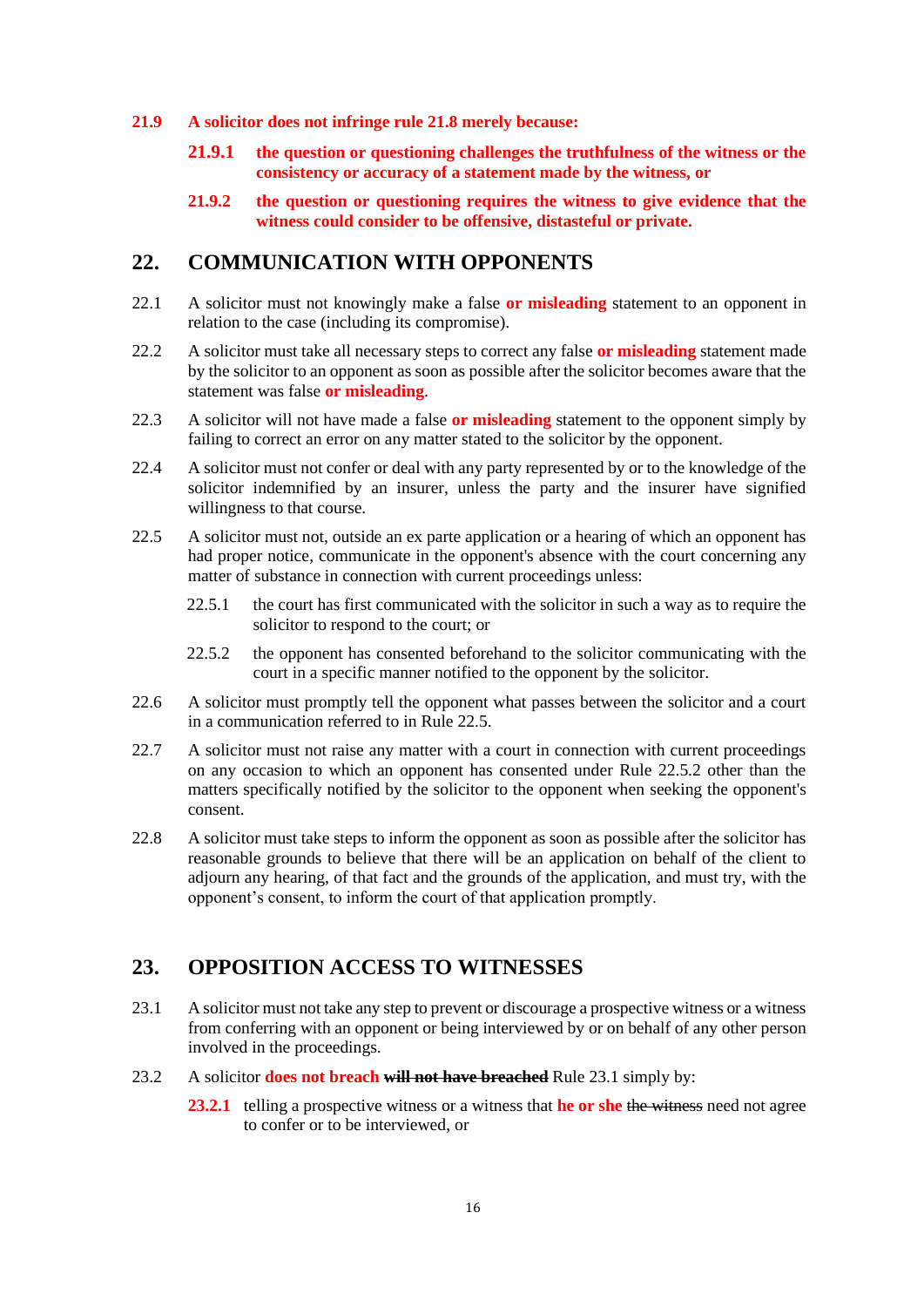**23.2.2 by** advising **the prospective witness or the witness** about relevant obligations of confidentiality.

### <span id="page-16-0"></span>**24. INTEGRITY OF EVIDENCE – INFLUENCING EVIDENCE**

- 24.1 A solicitor must not:
	- 24.1.1 advise or suggest to a witness that false or misleading evidence should be given nor condone another person doing so; or
	- 24.1.2 coach a witness by advising what answers the witness should give to questions which might be asked.
- 24.2 A solicitor will not have breached Rules 24.1 by:
	- 24.2.1 expressing a general admonition to tell the truth;
	- 24.2.2 questioning and testing in conference the version of evidence to be given by a prospective witness; or
	- 24.2.3 drawing the witness's attention to inconsistencies or other difficulties with the evidence, but the solicitor must not encourage the witness to give evidence different from the evidence which the witness believes to be true.

### <span id="page-16-1"></span>**25. INTEGRITY OF EVIDENCE – TWO WITNESSES TOGETHER**

- 25.1 A solicitor must not confer with, or condone another solicitor conferring with, more than one lay witness (including a party or client) at the same time:
	- 25.1.1 about any issue which there are reasonable grounds for the solicitor to believe may be contentious at a hearing; and
	- 25.1.2 where such conferral could affect evidence to be given by any of those witnesses,

unless the solicitor believes on reasonable grounds that special circumstances require such a conference.

25.2 A solicitor will not have breached Rule 25.1 by conferring with, or condoning another solicitor conferring with, more than one client about undertakings to a court, admissions or concessions of fact, amendments of pleadings or compromise.

### <span id="page-16-2"></span>**26. COMMUNICATION WITH WITNESSES UNDER CROSS-EXAMINATION**

- 26.1 A solicitor must not confer with any witness (including a party or client) called by the solicitor on any matter related to the proceedings while that witness remains under crossexamination, unless:
	- 26.1.1 the cross-examiner has consented beforehand to the solicitor doing so; or
	- 26.1.2 the solicitor:
		- (i) believes on reasonable grounds that special circumstances (including the need for instructions on a proposed compromise) require such a conference;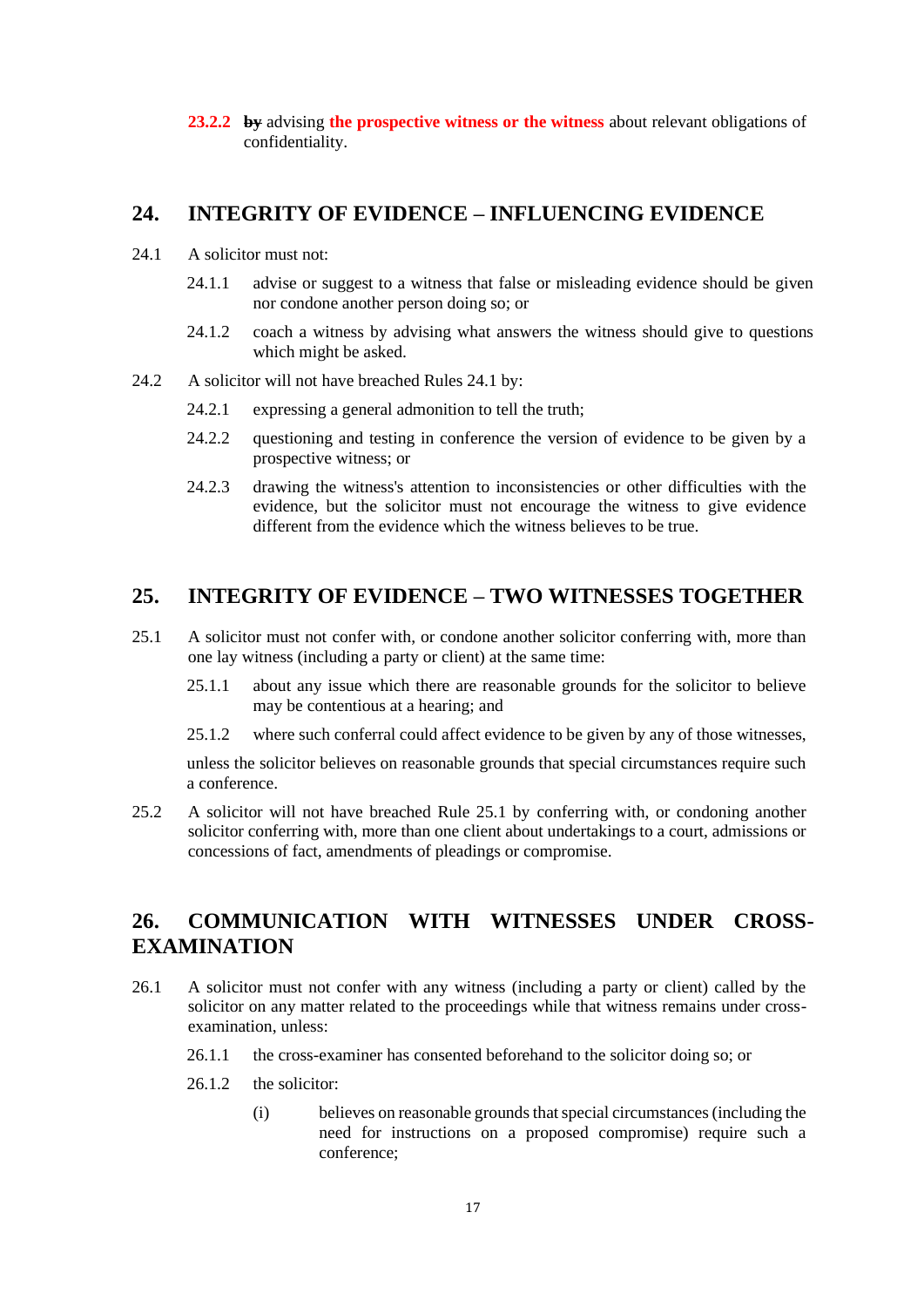- (ii) has, if possible, informed the cross-examiner beforehand of the solicitor's intention to do so; and
- (iii) otherwise does inform the cross-examiner as soon as possible of the solicitor having done so.

### <span id="page-17-0"></span>**27. SOLICITOR AS MATERIAL WITNESS IN CLIENT'S CASE**

- 27.1 In a case in which it is known, or becomes apparent, that a solicitor will be required to give evidence material to the determination of contested issues before the court, the solicitor may not appear as advocate for the client in the hearing.
- 27.2 In a case in which it is known, or becomes apparent, that a solicitor will be required to give evidence material to the determination of contested issues before the court the solicitor, an associate of the solicitor or a law practice of which the solicitor is a member **must not may act or** continue to act for the client **if unless** doing so would prejudice the administration of justice.

### <span id="page-17-1"></span>**28. PUBLIC COMMENT DURING CURRENT PROCEEDINGS**

28.1 A solicitor must not publish or take steps towards the publication of any material concerning current proceedings which may prejudice a fair trial or the administration of justice.

### <span id="page-17-2"></span>**29. PROSECUTOR'S DUTIES**

- 29.1 A prosecutor must fairly assist the court to arrive at the truth, must seek impartially to have the whole of the relevant evidence placed intelligibly before the court, and must seek to assist the court with adequate submissions of law to enable the law properly to be applied to the facts.
- 29.2 A prosecutor must not press the prosecution's case for a conviction beyond a full and firm presentation of that case.
- 29.3 A prosecutor must not, by language or other conduct, seek to inflame or bias the court against the accused.
- 29.4 A prosecutor must not argue any proposition of fact or law which the prosecutor does not believe on reasonable grounds to be capable of contributing to a finding of guilt and also to carry weight.
- 29.5 A prosecutor must disclose to the opponent as soon as practicable all material (including the names of and means of finding prospective witnesses in connection with such material) available to the prosecutor or of which the prosecutor becomes aware which could constitute evidence relevant to the guilt or innocence of the accused other than material subject to statutory immunity, unless the prosecutor believes on reasonable grounds that such disclosure, or full disclosure, would seriously threaten the integrity of the administration of justice in those proceedings or the safety of any person.
- 29.6 A prosecutor who has decided not to disclose material to the opponent under Rule 29.5 must consider whether:
	- 29.6.1 the charge against the accused to which such material is relevant should be withdrawn; or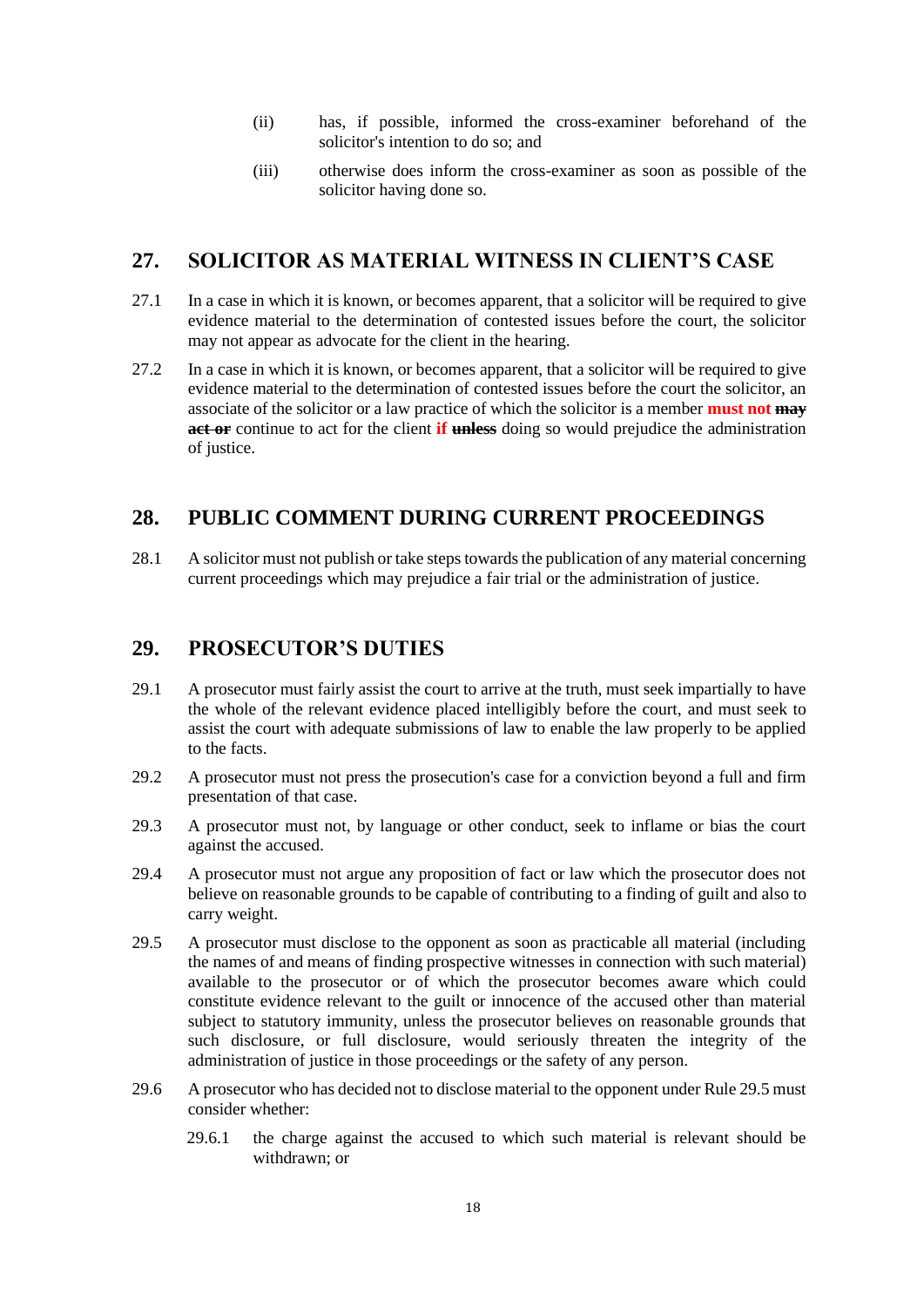- 29.6.2 the accused should be faced only with a lesser charge to which such material would not be so relevant.
- 29.7 A prosecutor must call as part of the prosecution's case all witnesses:
	- 29.7.1 whose testimony is admissible and necessary for the presentation of all of the relevant circumstances,
	- 29.7.2 whose testimony provides reasonable grounds for the prosecutor to believe that it could provide admissible evidence relevant to any matter in issue;

UNLESS:

- (i) the opponent consents to the prosecutor not calling a particular witness,
- (ii) the only matter with respect to which the particular witness can give admissible evidence has been dealt with by an admission on behalf of the accused,
- (iii) the only matter with respect to which the particular witness can give admissible evidence goes to establishing a particular point already adequately established by another witness or other witnesses; **or**
- (iv) the prosecutor believes on reasonable grounds that the testimony of a particular witness is plainly untruthful or is plainly unreliable, **or**
- **(v) the prosecutor, having the responsibility of ensuring that the prosecution case is presented properly and presented with fairness to the accused, believes on reasonable grounds that the interests of justice would be harmed if the witness was called as part of the prosecution case,**

provided that the prosecutor must inform the opponent as soon as practicable of the identity of any witness whom the prosecutor intends not to call on any ground within (ii), (iii), (iv) **or (v)** together with the grounds on which the prosecutor has reached that decision**, unless the interests of justice would be harmed if those grounds were revealed to the opponent.**

- 29.8 A prosecutor who has reasonable grounds to believe that certain material available to the prosecution may have been unlawfully **or improperly** obtained must promptly:
	- 29.8.1 inform the opponent if the prosecutor intends to use the material; and
	- 29.8.2 make available to the opponent a copy of the material if it is in documentary form.
- 29.9 A prosecutor must not confer with or interview any accused except in the presence of the accused's legal representative.
- 29.10 A prosecutor must not inform the court or an opponent that the prosecution has evidence supporting an aspect of its case unless the prosecutor believes on reasonable grounds that such evidence will be available from material already available to the prosecutor.
- 29.11 A prosecutor who has informed the court of matters within Rule 29.10, and who has later learnt that such evidence will not be available, must immediately inform the opponent of that fact and must inform the court of it when next the case is before the court.
- 29.12 A prosecutor:
	- 29.12.1 must correct any error made by the opponent in address on sentence;
	- 29.12.2 must inform the court of any relevant authority or legislation bearing on the appropriate sentence;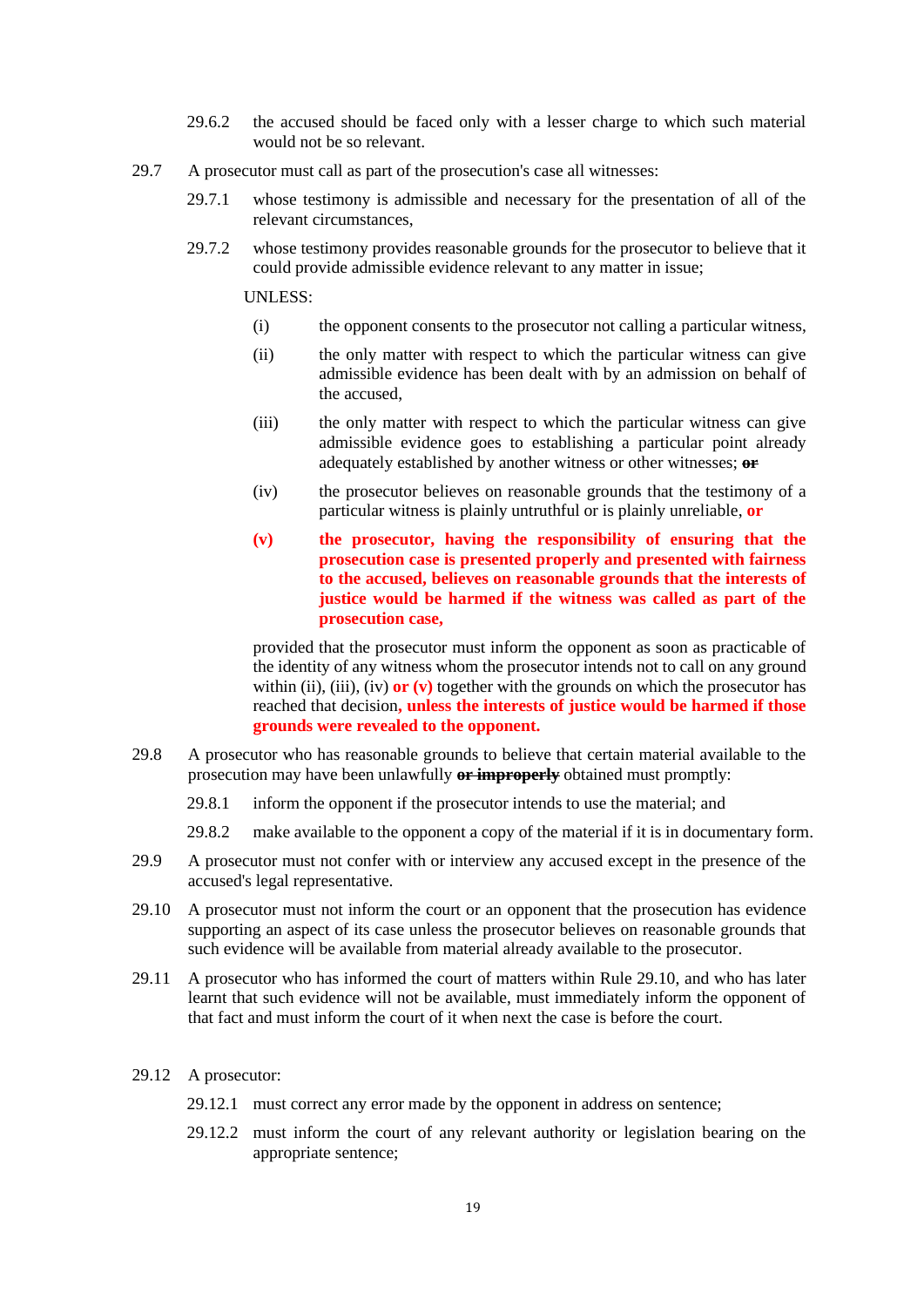- 29.12.3 must assist the court to avoid appealable error on the issue of sentence; and
- 29.12.4 may submit that a custodial or non-custodial sentence is appropriate**.**
- 29.13 A solicitor who appears as counsel assisting an inquisitorial body such as the Criminal Justice Commission, the Australian Crime Commission, the Australian Securities and Investments Commission, the ACCC, a Royal Commission or other statutory tribunal or body having investigative powers must act in accordance with Rules 29.1, 29.3 and 29.4 as if the body is a court referred to in those Rules and any person whose conduct is in question before the body is an accused referred to in Rule 29.

### <span id="page-19-0"></span>**RELATIONS WITH OTHER PERSONS**

#### <span id="page-19-1"></span>**30. ANOTHER SOLICITOR'S OR OTHER PERSON'S ERROR**

30.1 A solicitor must not take unfair advantage of the obvious error of another solicitor or other person, if to do so would obtain for a client a benefit which has no supportable foundation in law or fact.

### <span id="page-19-2"></span>**31. INADVERTENT DISCLOSURE**

- 31.1 Unless otherwise permitted or compelled by law, a solicitor to whom material known or reasonably suspected to be confidential is disclosed by another solicitor, or by some other person and who is aware that the disclosure was inadvertent must not use the material and must:
	- 31.1.1 return, destroy or delete the material (as appropriate) immediately upon becoming aware that disclosure was inadvertent; and
	- 31.1.2 notify the other solicitor or the other person of the disclosure and the steps taken to prevent inappropriate misuse of the material.
- 31.2 A solicitor who reads part or all of the confidential material before becoming aware of its confidential status must:
	- **31.2.1 not disclose or use the material, unless otherwise permitted or compelled by law,**
	- 31.2.**21** notify the opposing solicitor or the other person immediately, and
	- 31.2.**32** not read any more of the material.
- 31.3 If a solicitor is instructed by a client to read confidential material received in error, the solicitor must refuse to do so.

### <span id="page-19-3"></span>**32. UNFOUNDED ALLEGATIONS**

32.1 A solicitor must not make an allegation against another Australian legal practitioner of unsatisfactory professional conduct or professional misconduct unless the allegation is made bona fide and the solicitor believes on reasonable grounds that available material by which the allegation could be supported provides a proper basis for it.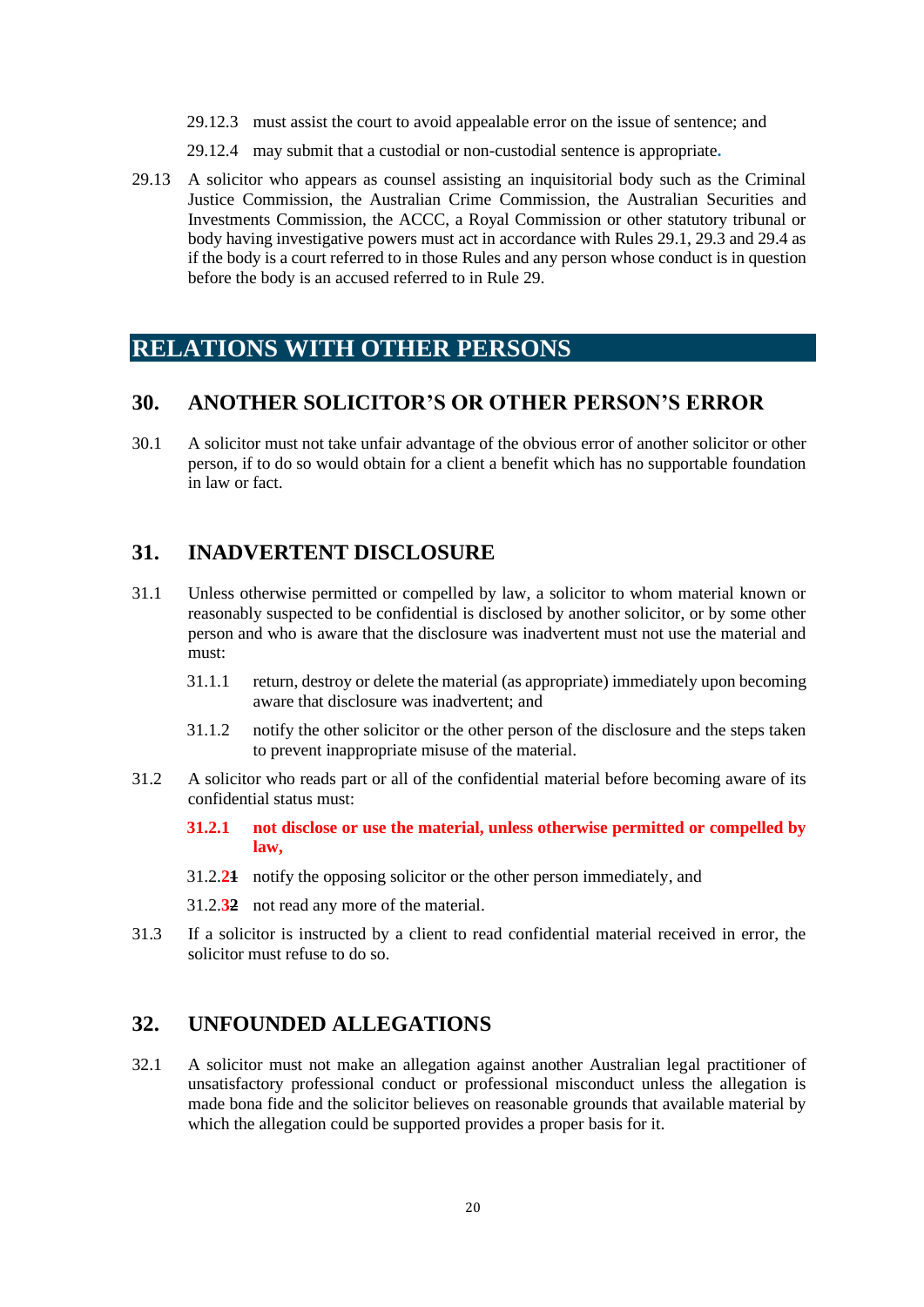### <span id="page-20-0"></span>**33. COMMUNICATION WITH ANOTHER SOLICITOR'S CLIENT**

- 33.1 **A solicitor must not deal directly with the client or clients of. In representing a client, a solicitor shall not communicate about the subject of the representation with a person the lawyer knows to be represented by** another practitioner unless:
	- 33.1.1 the other practitioner has previously consented;
	- 33.1.2 the solicitor believes on reasonable grounds that:
		- (i) the circumstances are so urgent as to require the solicitor to do so; and
		- (ii) the substance of the **dealing communication** would not be unfair to the opponent's client;
	- 33.1.3 the **substance of the dealing communication** is solely to enquire whether the other party or parties to a matter are represented and, if so, by whom; or
	- 33.1.4 there is notice of the solicitor's intention to communicate with the other party or parties, but the other practitioner has failed, after a reasonable time, to reply and there is a reasonable basis for proceeding with **contact the communication.**

### <span id="page-20-1"></span>**34. DEALING WITH OTHER PERSONS**

- 34.1 A solicitor must not in any action or communication associated with representing a client:
	- 34.1.1 make any statement **to another person:**
		- (i) which grossly exceeds the legitimate assertion of the rights or entitlements of the solicitor's client, and
		- (ii) which misleads or intimidates the other person, which is likely to mislead or deceive or intimidate the other person
	- 34.1.2 threaten the institution of **a** criminal or disciplinary **complaint proceedings** against the other person if a civil liability to the solicitor's client is not satisfied; or
	- 34.1.3 use tactics that go beyond legitimate advocacy and which are primarily designed to embarrass or frustrate another person.
- 34.2 In the conduct or promotion of a solicitor's practice, the solicitor must not seek instructions for the provision of legal services in a manner likely to oppress or harass a person who, by reason of some recent trauma or injury, or other circumstances, is, or might reasonably be expected to be, at a significant disadvantage in dealing with the solicitor at the time when the instructions are sought.

### <span id="page-20-2"></span>**35. CONTRACTING WITH THIRD PARTIES**

35.1 If a solicitor instructs a third party on behalf of the client, and the solicitor is not intending to accept personal liability for payment of the third party's fees, the solicitor must advise the third party in advance.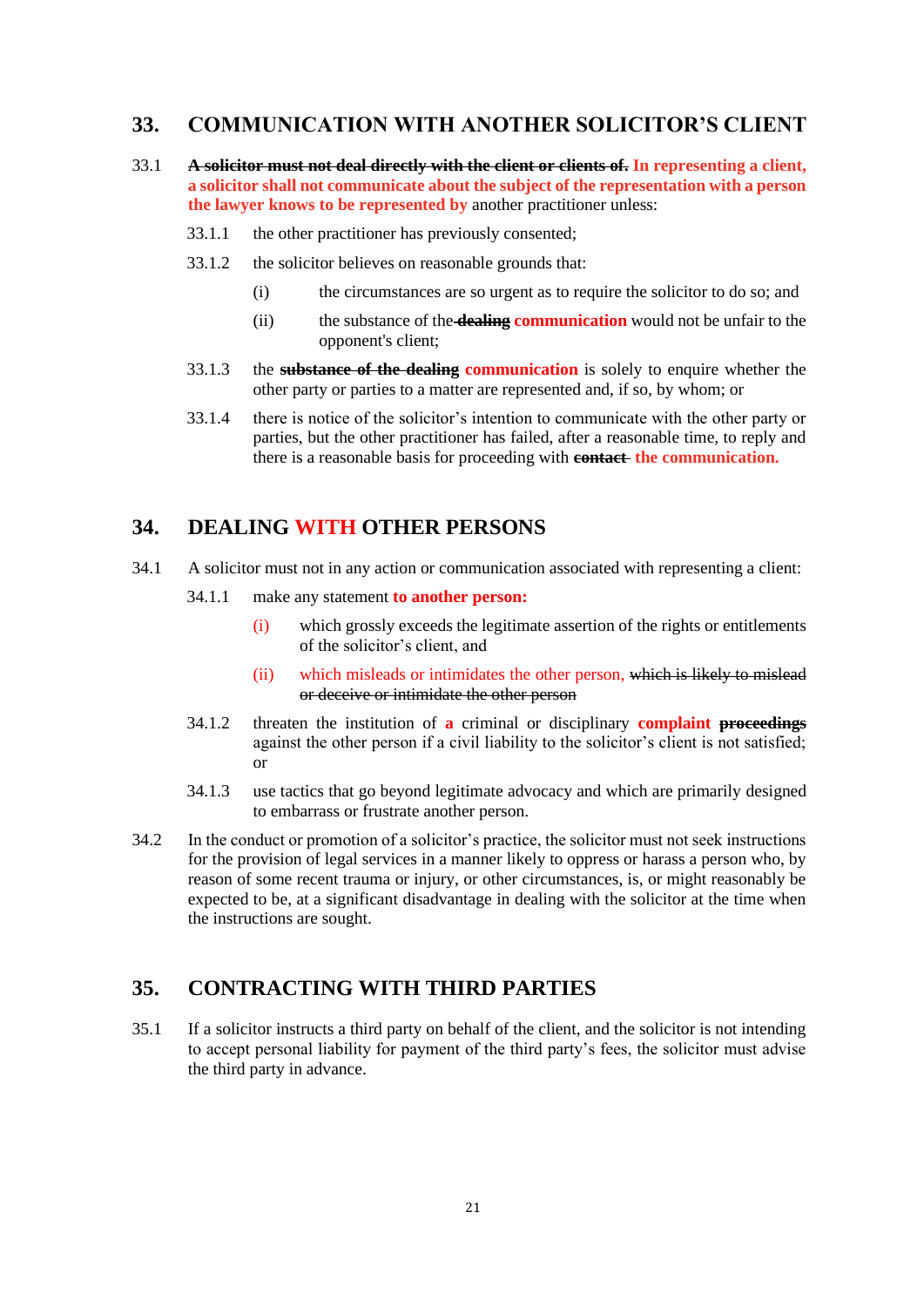# <span id="page-21-0"></span>**LAW PRACTICE MANAGEMENT**

### <span id="page-21-1"></span>**36. ADVERTISING**

- 36.1 A solicitor or principal of a law practice must ensure that any advertising, marketing, or promotion in connection with the solicitor or law practice is not:
	- 36.1.1 false;
	- 36.1.2 misleading or deceptive or likely to mislead or deceive;
	- 36.1.3 offensive; or
	- 36.1.4 prohibited by law.
- 36.2 A solicitor must not convey a false, misleading or deceptive impression of specialist expertise and must not advertise or authorise advertising in a manner that uses the words "accredited specialist" or a derivative of those words (including post-nominals), unless the solicitor is a specialist accredited by the relevant professional association.

### <span id="page-21-2"></span>**37. SUPERVISION OF LEGAL SERVICES**

37.1 A solicitor with designated responsibility for a matter must exercise reasonable supervision over solicitors and all other employees engaged in the provision of the legal services for that matter.

### <span id="page-21-3"></span>**38. RETURNING JUDICIAL OFFICERS**

- 38.1 A solicitor who is a former judicial officer must not appear in:
	- (i) any court if the solicitor has been a member thereof or presided therein; or
	- (ii) any court from which appeals to any court of which the solicitor was formerly a member may be made or brought,

for a period of two years after ceasing to hold that office unless permitted by the relevant court.

#### **38.1 In this rule:**

*court* **does not include a tribunal.** 

*former rules* **means the rule or rules of conduct (however described) in force immediately before the commencement of these Rules governing the right of a solicitor to appear before a court of which the solicitor was a judge, justice, magistrate, coroner, master, prothonotary, registrar or other judicial officer, or any person acting in any of those offices.** 

*judge* **includes a judge, justice, magistrate, coroner, master, prothonotary, registrar or other judicial officer, or a person acting in any of those offices, but does not include person appointed as a judge before the commencement of these Rules.** 

*tribunal* **means a tribunal constituted by or under an Act or a disciplinary tribunal.**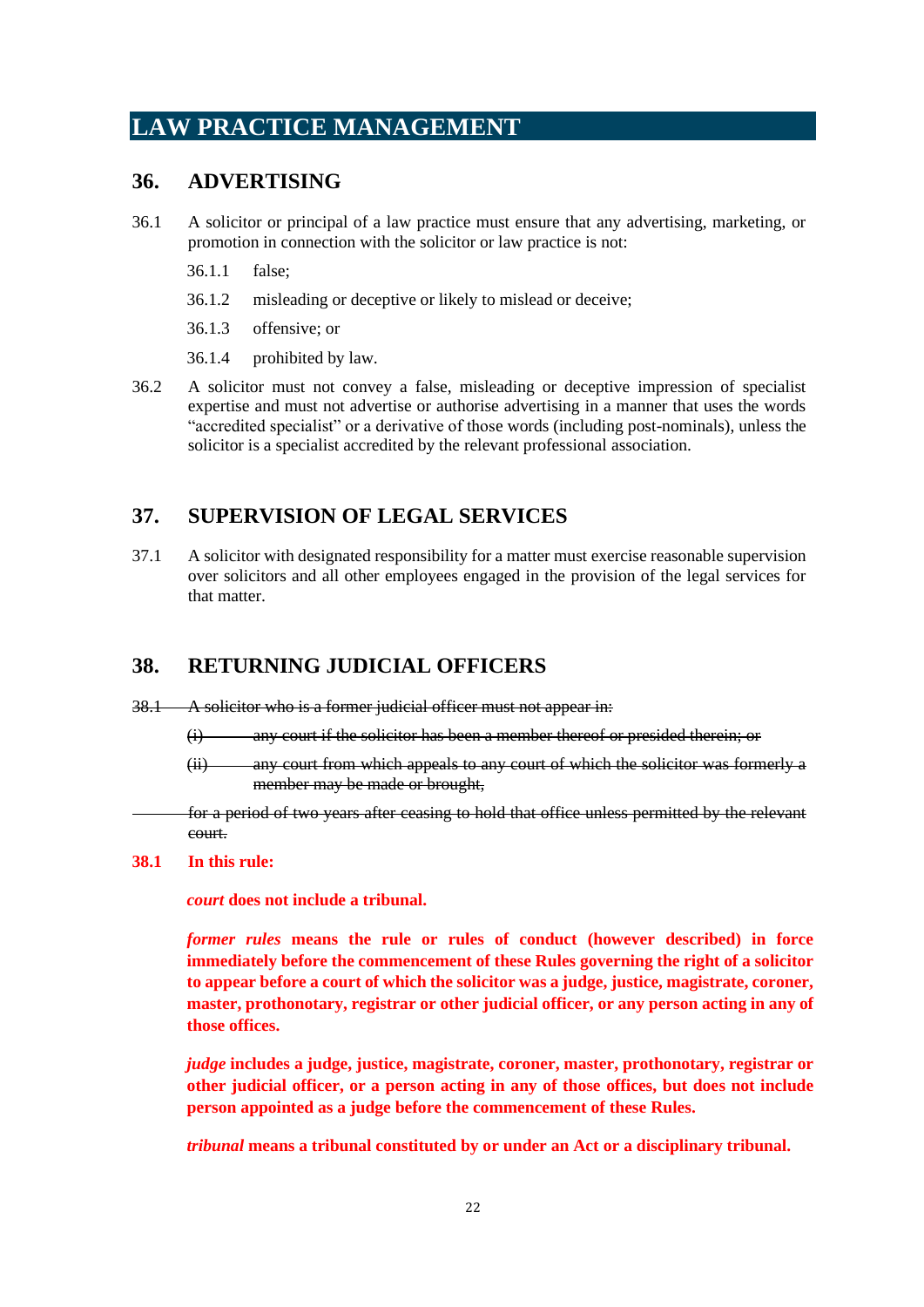- **38.2 A solicitor must refuse to accept or retain a brief or instructions to appear before a court if:** 
	- **38.2.1 the appearance would be before a court:** 
		- **(i) of which the solicitor is or was formerly a judge; or**
		- **(ii) from which appeals lie to a court of which the solicitor is or was formerly a judge; and**
	- **38.2.2 the appearance would occur less than 5 years after the solicitor ceased to be a judge of the court.**
- **38.3 A solicitor must refuse to accept or retain a brief or instructions to appear before a tribunal that does not sit in divisions or lists of matters to which its members are assigned if:** 
	- **38.3.1 the solicitor is a full time, part time or sessional member of the tribunal, or**
	- **38.3.2 the appearance would occur less than 2 years after the solicitor ceased to be a member of the tribunal.**
- **38.4 A solicitor must refuse to accept or retain a brief or instructions to appear before a tribunal that sits in divisions or lists of matters to which its members are assigned if:**
	- **38.4.1 the appearance would be in a proceeding in a division or list to which the solicitor is assigned as a member of the tribunal, or**
	- **38.4.2 the appearance would be in a proceeding in a division or list to which the solicitor was assigned and the appearance would occur less than 2 years after the solicitor ceased to be assigned to the division or list.**
- **38.5 The former rules continue to apply to a solicitor who was, before the commencement of these Rules, appointed as a judge, justice, magistrate, coroner, master, prothonotary, registrar or other judicial officer, or a person acting in any of those offices.**
- **38.6 For the purposes of subrule 38.2.1(ii), an appeal is not to be considered to lie to the Federal Court of Australia from the Supreme Court of a State or Territory.**
- **38.7 This rule does not apply in respect of a tribunal if a provision of an Act or a statutory instrument made under an Act prohibits a member or former member of the tribunal from representing a party before the tribunal or prohibits any such representation within a certain period after ceasing to be a member or in certain circumstances.**

### <span id="page-22-0"></span>**39. LEGAL AND NON-LEGAL SERVICES SHARING PREMISES**

- 39.1 Where a solicitor or law practice:
	- **39.1.1** shares an office with **or is otherwise affiliated with an** any other entity or business engaged in another calling to provide services other than legal services to a client, and
	- **39.1.2** a client is receiving services concurrently from both the law practice and the other entity,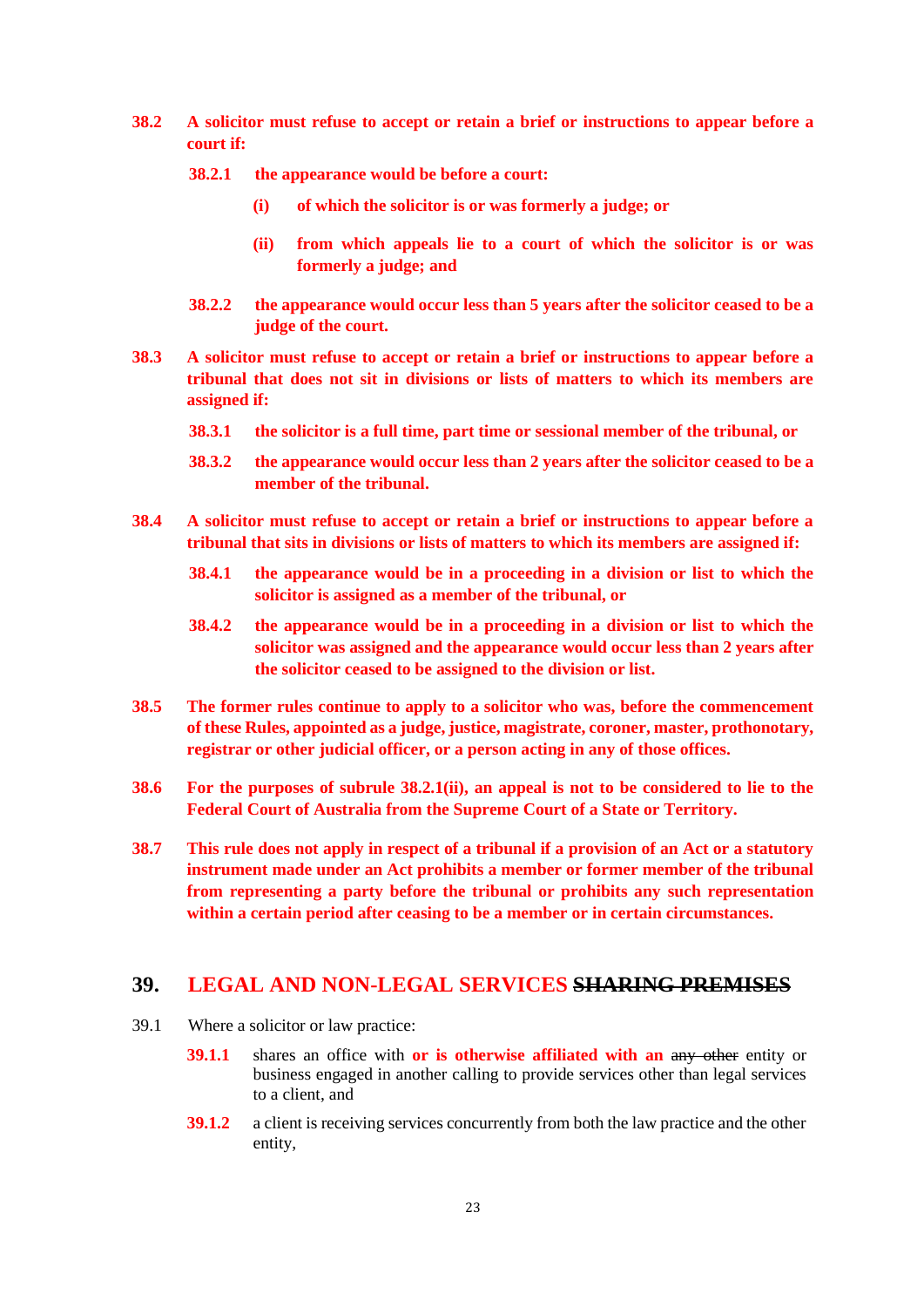the solicitor, or law practice, as the case requires, (as the case requires) must take all reasonable steps to ensure that the client is clearly informed about the nature and the terms of the services being provided to the client by the **solicitor or** law practice, including (if applicable) that the services provided by the other entity are not provided by **solicitor or** the law practice **as legal services.**

### <span id="page-23-0"></span>**40. SHARING RECEIPTS**

- 40.1 A solicitor must not, in relation to the conduct of the solicitor's practice, or the delivery of legal services, share, or enter into any arrangement for the sharing of, the receipts arising from**, or in connection with,** the provision of legal services by the solicitor, with:
	- 40.1.1 any disqualified person; or
	- 40.1.2 any person found guilty of an indictable offence that involved dishonest conduct, whether or not a conviction was recorded.
	- **40.1.2 any person:**
		- **(i) who has been found guilty of an indictable offence; or**
		- **(ii) who has had a guilty plea accepted in relation to an indictable offence that involved dishonest conduct, whether or not a conviction was recorded.**

#### <span id="page-23-1"></span>**41. MORTGAGE FINANCING AND MANAGED INVESTMENTS**

#### **Omitted**

41.1 A solicitor must not conduct a managed investment scheme or engage in mortgage financing as part of their law practice, except under a scheme administered by the relevant professional association and where no claim may be made against a fidelity fund.

### <span id="page-23-2"></span>**42. ANTI-DISCRIMINATION AND HARASSMENT**

- 42.1 A solicitor must not in the course of**, or in connection with, legal** practice **or their profession**, engage in conduct which constitutes:
	- 42.1.1 discrimination,
	- 42.1.2 sexual harassment, or
	- **42.1.3 any other form of harassment, or**
	- **42.1.4** workplace bullying.

### <span id="page-23-3"></span>**43. DEALING WITH THE REGULATORY AUTHORITY**

- 43.1 Subject only to his or her duty to the client, a solicitor must be **timely,** open, and frank in his or her dealings with a regulatory authority.
- 43.2 A solicitor must respond within a reasonable time and in any event within 14 days (or such extended time as the regulatory authority may allow) to any requirement of the regulatory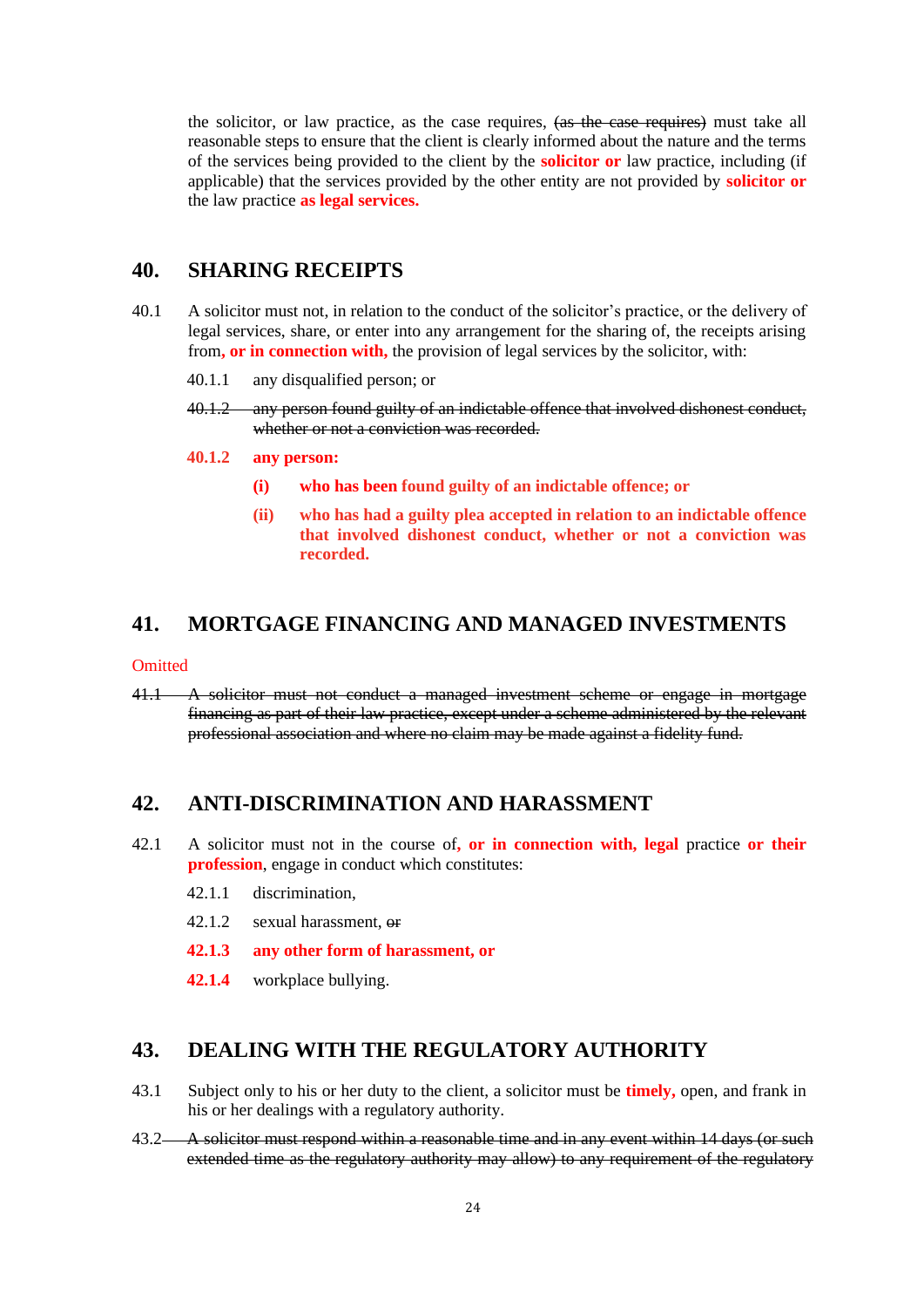authority for comments or information in relation to the solicitor's conduct or professional behaviour in the course of the regulatory authority investigating conduct which may be unsatisfactory professional conduct or professional misconduct and in doing so the solicitor must furnish in writing a full and accurate account of his or her conduct in relation to the matter. **Omitted.**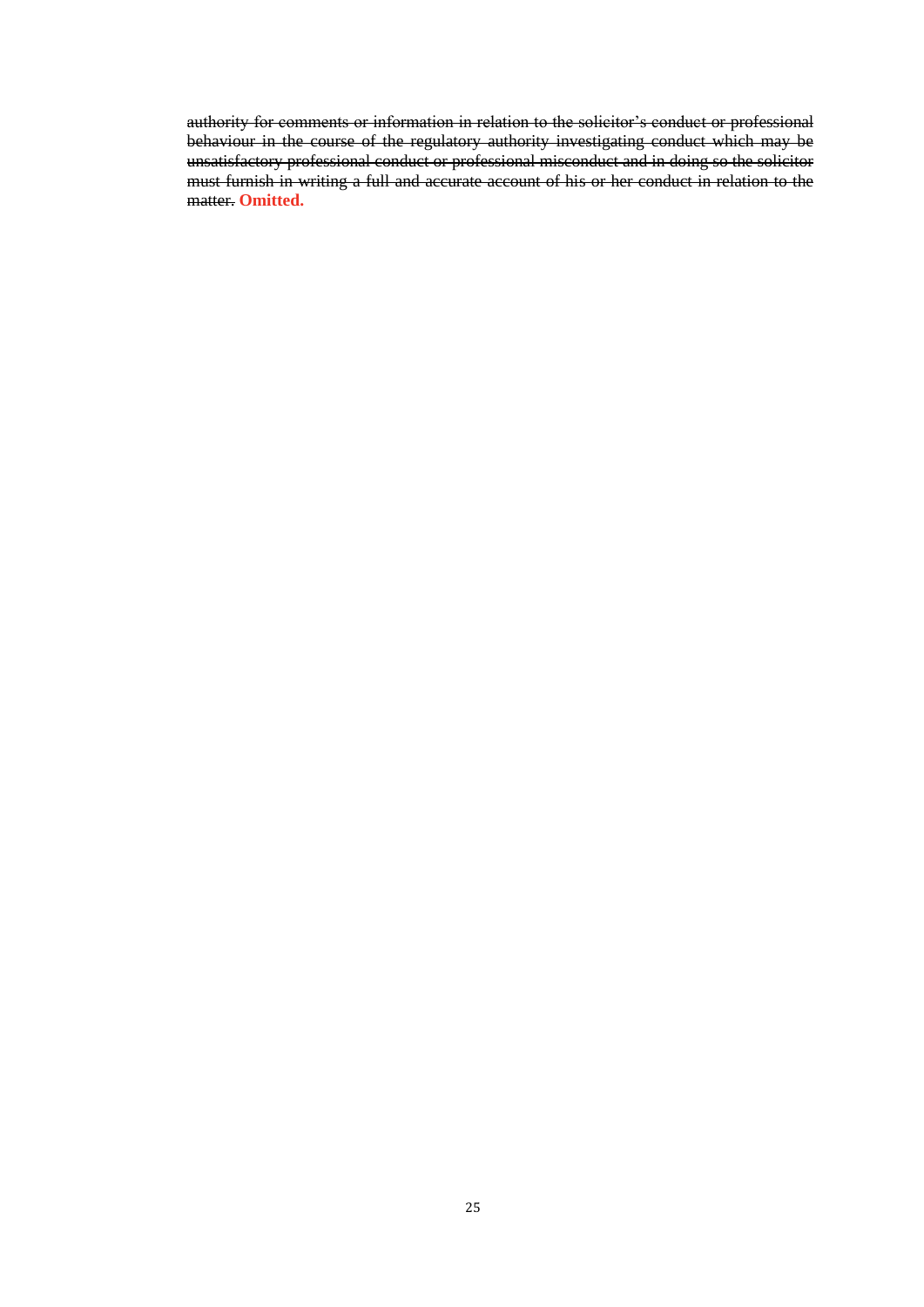# <span id="page-25-0"></span>**GLOSSARY OF TERMS**

**"associate"** in reference to a solicitor means:

- (a) a partner, employee, or agent of the solicitor or of the solicitor's law practice;
- (b) a corporation or partnership in which the solicitor has a material beneficial interest;
- (c) in the case of the solicitor's incorporated legal practice, a director of the incorporated legal practice or of a subsidiary of the incorporated legal practice;
- (d) a member of the solicitor's immediate family; or
- (e) a member of the immediate family of a partner of the solicitor's law practice or of the immediate family of a director of the solicitor's incorporated legal practice or a subsidiary of the incorporated legal practice.

"**associated entity"** means an entity that is not part of the law practice but which provides legal or administrative services to a law practice, including but not limited to:

- (a) a service trust or company; or
- (b) a partnerships of law practices operating under the same trading name or a name which includes all or part of the trading name of the law practice.

**"Australian legal practitioner"** means an Australian lawyer who holds or is taken to hold an Australian practising certificate.

**"Australian practising certificate**" means a current practising certificate granted under the legal profession legislation of any Australian jurisdiction.

**"Australian-registered foreign lawyer"** has the same meaning as set out in legal profession legislation.

**"Australian roll"** means a roll of practitioners maintained under the legal profession legislation of any Australian jurisdiction.

**"Authorised Deposit-taking Institution**" has the same meaning as an Authorised Deposit-taking Institution within the meaning of the *Banking Act 1959* (Cth).

**"barrister"** means an Australian legal practitioner whose Australian practising certificate is subject to a condition that the holder is authorised to engage in legal practice as or in the manner of a barrister only.

**"case"** means:

- (a) the court proceedings for which the solicitor is engaged; or
- (b) the dispute in which the solicitor is advising.

**"client"** with respect to the solicitor or the solicitor's law practice means a person (not an instructing solicitor) for whom the solicitor is engaged to provide legal services for a matter.

**"client documents"** means **a document of a client. documents to which a client is entitled.**

"**community legal service**" **means an organisation or body that is a community legal service, a community legal centre, or a complying community legal centre for the purposes of the legal profession legislation of a jurisdiction**.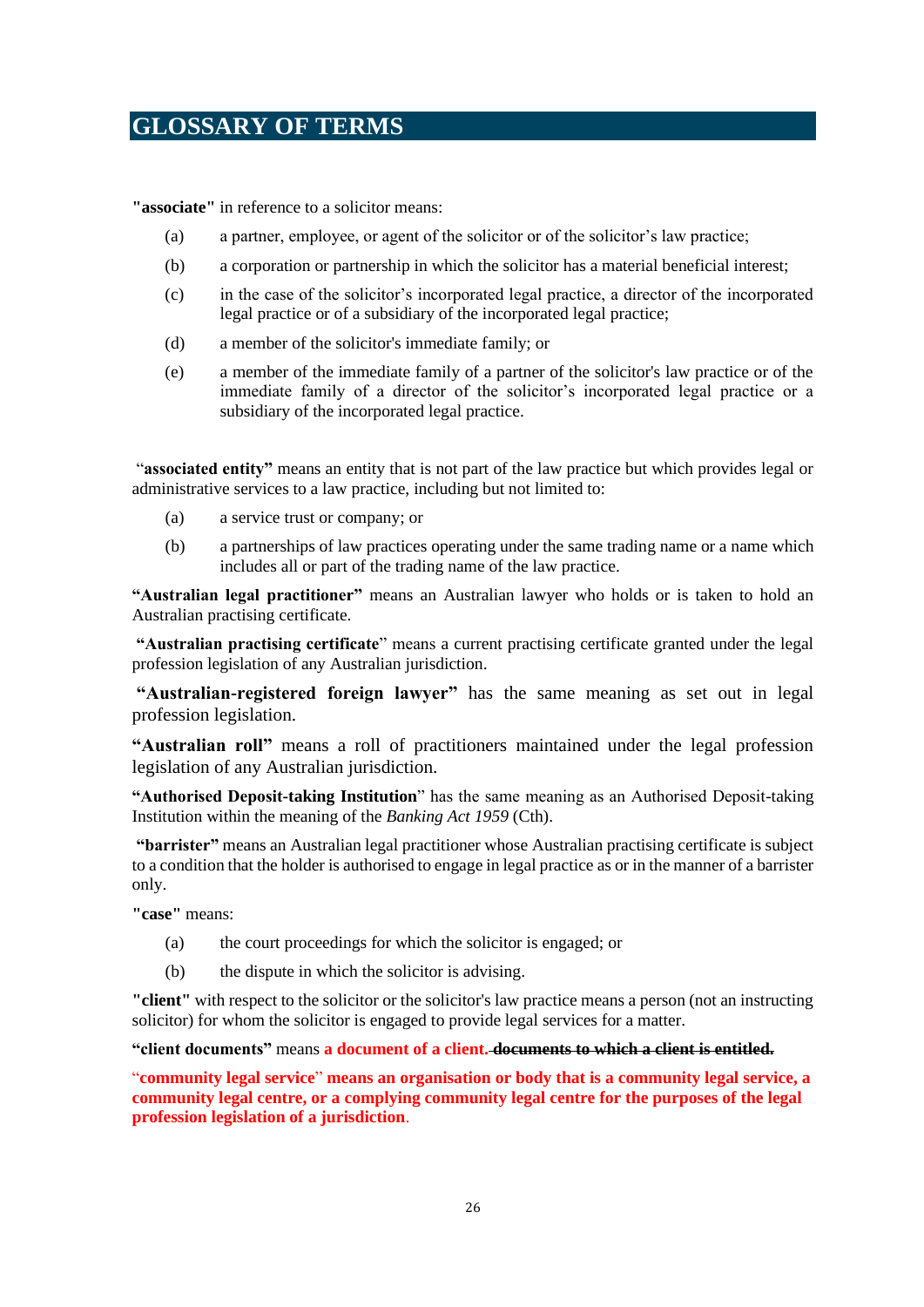**"compromise"** includes any form of settlement of a case, whether pursuant to a formal offer under the rules or procedure of a court, or otherwise.

**"corporate solicitor***"* means an Australian legal practitioner who engages in legal practice only in the capacity of an in-house lawyer for his or her employer or a related entity.

**"costs"** includes disbursements.

**"court"** means:

- (a) any body described as such;
- (b) any tribunal exercising judicial, or quasi-judicial, functions;
- (c) a professional disciplinary tribunal;
- (d) an industrial tribunal;
- (e) an administrative tribunal;
- (f) an investigation or inquiry established or conducted under statute or by a Parliament;
- (g) a Royal Commission;
- (h) an arbitration or mediation or any other form of dispute resolution.

**"current proceedings"** means proceedings which have not been determined, including proceedings in which there is still the real possibility of an appeal or other challenge to a decision being filed, heard or decided.

**"discrimination"** means discrimination that is unlawful under the applicable state, territory or federal anti- discrimination or human rights legislation.

**"disqualified person"** means any of the following persons whether the thing that has happened to the person happened before or after the commencement of this definition:

- (a) a person whose name has (whether or not at his or her own request) been removed from an Australian roll and who has not subsequently been admitted or re-admitted to the legal profession under legal profession legislation or a corresponding law;
- (b) a person whose Australian practising certificate has been suspended or cancelled under legal profession legislation or a corresponding law and who, because of the cancellation, is not an Australian legal practitioner or in relation to whom that suspension has not finished;
- (c) a person who has been refused a renewal of an Australian practising certificate under legal profession legislation or a corresponding law, and to whom an Australian practising certificate has not been granted at a later time;
- (d) a person who is the subject of an order under legal professional legislation or a corresponding law prohibiting a law practice from employing or paying the person in connection with the relevant practice;
- (e) a person who is the subject of an order under legal profession legislation or a corresponding law prohibiting an Australian legal practitioner from being a partner of the person in a business that includes the solicitor's practice; or
- (f) a person who is the subject of any order under legal profession legislation or corresponding law, disqualifying them from managing an incorporated legal practice or from engaging in partnerships with certain partners who are not Australian legal practitioners.

**"document" means any record of information, and includes:**

#### **(a) anything on which there is writing, and**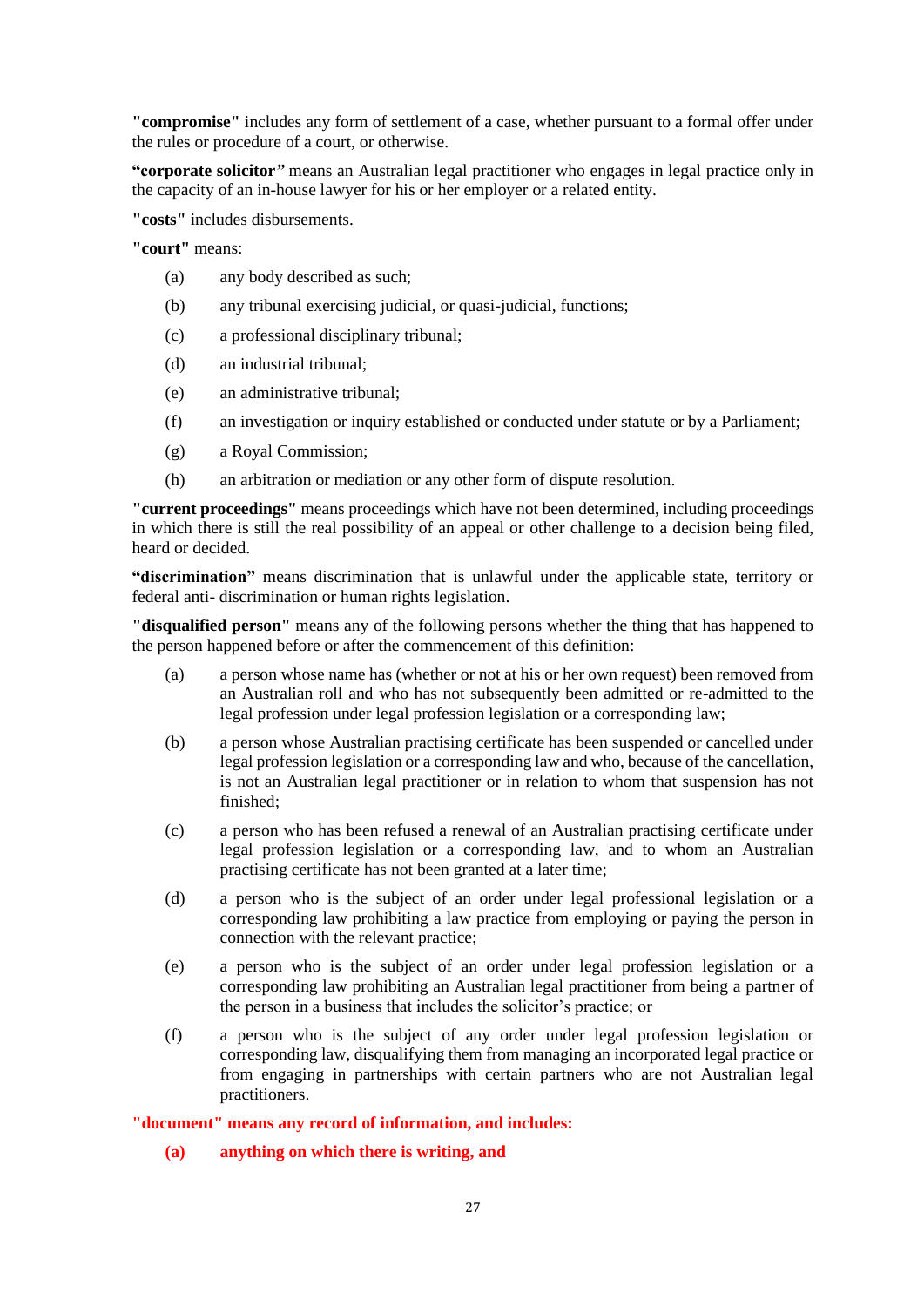- **(b) anything on which there are marks, figures, symbols or perforations having a meaning for persons qualified to interpret them, and**
- **(c) anything from which sounds, images or writings can be reproduced with or without the aid of anything else, and**
- **(d) a map, plan, drawing or photograph,**

**and a reference to a document includes a reference to –**

- **(e) any part of the document, and**
- **(f) any copy, reproduction or duplicate of the document or any part of the document, and**
- **(g) any part of such a copy, reproduction or duplicate.**

**"engagement"** means the appointment of a solicitor or of a solicitor's law practice to provide legal services for a matter.

**"employee"** means a person who is employed or under a contract of service or contract for services in or by an entity whether or not:

- (a) the person works full-time, part-time, or on a temporary or casual basis; or
- (b) the person is a law clerk or articled clerk.

**"employer"** in relation to a corporate solicitor means a person or body (not being another solicitor or a law practice) who or which employs the solicitor whether or not the person or body pays or contributes to the solicitor's salary.

**"former client"** for the purposes of Rule 10.1, may include a person or entity that has previously instructed:

- (a) the solicitor;
- (b) the solicitor's current law practice;
- (c) the solicitor's former law practice, while the solicitor was at the former law practice;
- (d) the former law practice of a partner, co-director or employee of the solicitor, while the partner, co-director or employee was at the former law practice,

or, has provided confidential information to a solicitor, notwithstanding that the solicitor was not formally retained and did not render an account.

**"sexual harassment"** means harassment that is unlawful under the applicable state, territory or federal anti-discrimination or human rights legislation.

**"immediate family"** means the spouse (which expression may include a de facto spouse or partner of the same sex), or a child, grandchild, sibling, parent or grandparent of a solicitor.

**"instructing solicitor"** means a solicitor or law practice who engages another solicitor to provide legal services for a client for a matter.

**"insurance company"** includes any entity, whether statutory or otherwise, which indemnifies persons against civil claims.

**"law practice"** means:

- (a) an Australian legal practitioner who is a sole solicitor,
- (b) a partnership of which the solicitor is a partner,
- (c) a multi-disciplinary partnership,
- **(d) a community legal service,**
- **(e) an unincorporated legal practice, or**
- (**f)** an incorporated legal practice.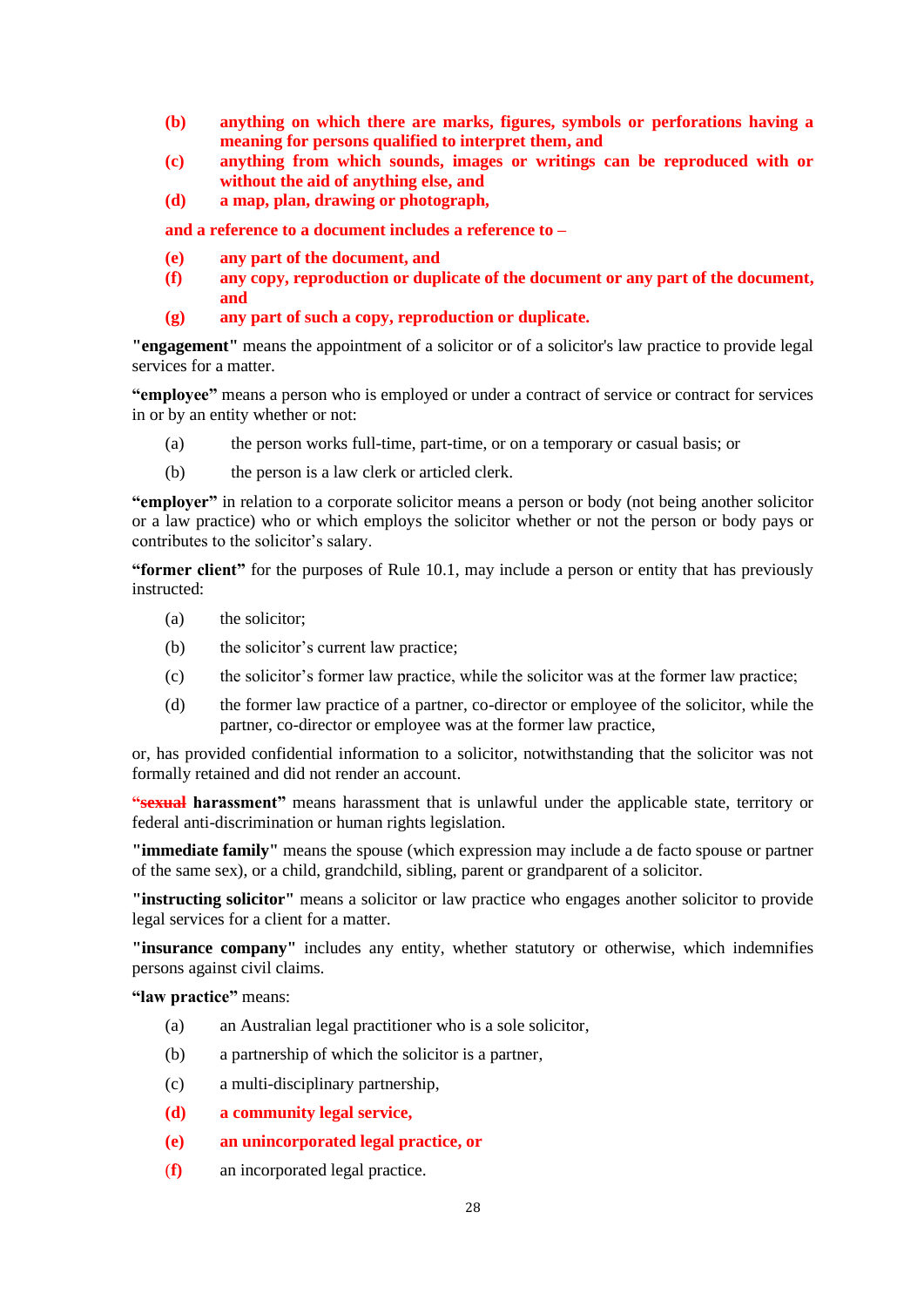**"legal costs"** means amounts that a person has been or may be charged by, or is or may become liable to pay to, a law practice for the provision of legal services including disbursements but not including interest.

**"legal profession legislation"** means a law of a State or Territory that regulates legal practice and the provision of legal services.

**"legal services"** means work done, or business transacted, in the ordinary course of legal practice.

"**managed investment scheme**" has the same meaning as in Chapter 5C of the *Corporations Act 2001* (Cth).

**"matter"** means any legal service the subject of an engagement or required to be provided by the solicitor or the solicitor's law practice to fulfil an engagement and includes services provided for:

- (a) a case;
- (b) a dealing between parties that may affect, create or be related to a right, entitlement or interest in property of any kind; or
- (c) advice on the law.

**"mortgage financing" means facilitating a loan secured or intended to be secured by mortgage by –**

**(a) acting as an intermediary to match a prospective lender and borrower;**

**(b) arranging the loan; or**

**(c) receiving or dealing with payments under the loan,**

#### **but does not include:**

**(d) providing legal advice, or preparing an instrument, for the loan;**

- **(e) merely referring a person to a prospective lender or borrower, without contacting the prospective lender or borrower on that person's behalf or facilitating a loan between family members; or**
- **(f) facilitating a loan secured by mortgage:**
	- **(i) of which an Australian legal practitioner is the beneficial owner; or**
	- **(ii) held by an Australian legal practitioner or a corporation in his, her or its capacity as the trustee of any will or settlement, or which will be so held once executed or transferred.**

#### **"multi-disciplinary partnership"** means:

(a) a partnership between one or more solicitors and one or more other persons who are not solicitors, where the business of the partnership includes the provision of legal services in this jurisdiction as well as other services;

but does not include:

(b) a partnership consisting only of one or more solicitors and one or more Australianregistered foreign lawyers.

**"office" is not limited to physical business premises and includes the media through which a law practice provides legal services to clients away from a central, physical location.**

#### **"opponent"** means:

- (a) the practitioner appearing for a party opposed to the client of the solicitor in question; or
- (b) that party, if the party is unrepresented.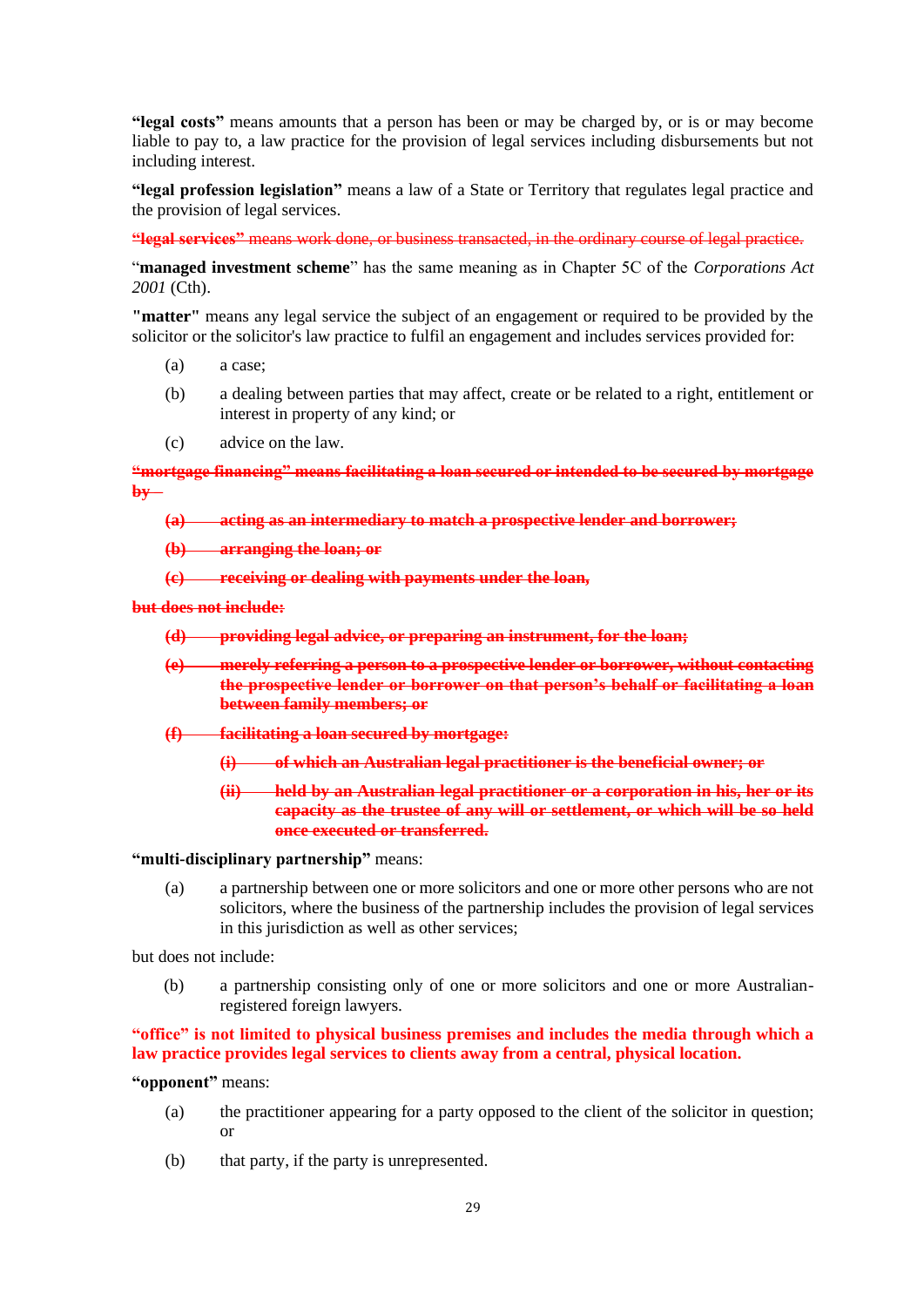**"order**" includes a judgment, decision or determination.

**"party**" includes each one of the persons or corporations who or which is jointly a party to any matter.

**"practitioner"** means a person or law practice entitled to practise the profession of law.

**"principal"** means a solicitor who is the holder of a principal practising certificate, within the meaning of legal profession legislation.

#### **"professional misconduct"** includes:

(a) unsatisfactory professional conduct of an Australian legal practitioner, where the conduct involves a substantial or consistent failure to reach or maintain a reasonable standard of competence and diligence; and

(b) conduct of an Australian legal practitioner whether occurring in connection with the practice of law or occurring otherwise than in connection with the practice of law that would, if established, justify a finding that the solicitor is not a fit and proper person to engage in legal practice.

**"prosecutor"** means a solicitor who appears for the complainant or Crown in criminal proceedings.

"regulatory authority" means an entity identified in legal profession legislation which has responsibility for regulating the activities of solicitors in that jurisdiction.

**"serious criminal offence"** means an offence that is:

- (a) an indictable offence against a law of the Commonwealth**, a State or a Territory or any jurisdiction** (whether or not the offence is or may be dealt with summarily),
- (b) an offence against **the a** law of a foreign country **another jurisdiction** that would be an indictable offence against a law of **the Commonwealth, a State or a Territory if committed in Australia this jurisdiction** (whether or not the offence could be dealt with summarily if committed in **Australia this jurisdiction**).  $\div$ **or**
- (c) **an offence against the law of a foreign country that would be an indictable offence against a law of the Commonwealth or this jurisdiction if committed in this jurisdiction (whether or not the offence could be dealt with summarily if committed in this jurisdiction)**.

**"sexual harassment"** means an unwelcome sexual advance, request for sexual favours, or otherwise engaging in other unwelcome conduct of a sexual nature to the person harassed in circumstances in which a reasonable person, having regard to all the circumstances, would have anticipated the possibility that the person harassed would be offended, humiliated or intimidated.

**"solicitor"** means:

- (a) an Australian legal practitioner **who practises as or in the manner of a solicitor; or whose Australian practising certificate is not subject to a condition that the holder is authorised to engage in legal practice as or in the manner of a barrister only; or**
- (b) an Australian registered foreign lawyer who practises as or in the manner of a solicitor.

**"solicitor with designated responsibility"** means the solicitor ultimately responsible for a client's matter or the solicitor responsible for supervising the solicitor that has carriage of a client's matter.

**"substantial benefit"** means a benefit which has a substantial value relative to the financial resources and assets of the person intending to bestow the benefit.

**"trustee company"** is as defined in relevant jurisdictional legislation: the *Trustee Companies Act* 1964 (NSW), the *Trustee Companies Act 1968* (QLD), the *Trustee Companies Act 1984* (VIC), the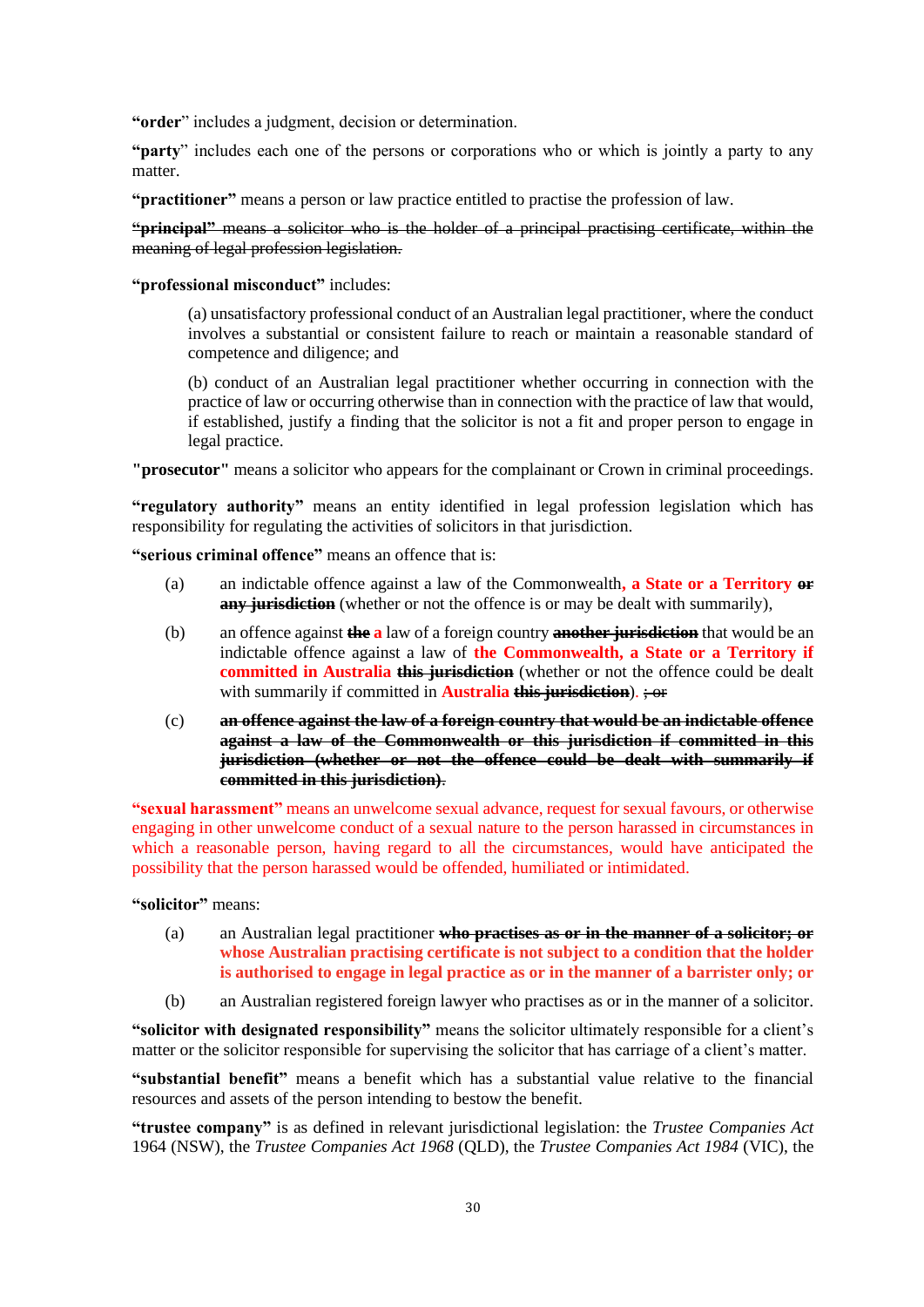*Trustee Companies Act 1988* (SA), the *Trustee Companies Act 1953* (TAS), the *Trustee Companies Act* 1987 (WA) and the *Trustee Companies Act 1947* (ACT).

**"unsatisfactory professional conduct"** includes conduct of an Australian legal practitioner occurring in connection with the practice of law that falls short of the standard of competence and diligence that a member of the public is entitled to expect of a reasonably competent Australian legal practitioner.

**"workplace bullying"** means bullying that is unlawful under the applicable state or territory antidiscrimination or human rights legislation **or constitutes bullying at work under Commonwealth legislation.** If no such legislative definition exists, it is conduct within the definition relied upon by the Australian Human Rights Commission to mean workplace bullying. In general terms, it includes the repeated less favourable treatment of a person by another or others in the workplace, which may be considered unreasonable and inappropriate workplace practice. It includes behaviour that could be expected to intimidate, offend, degrade or humiliate.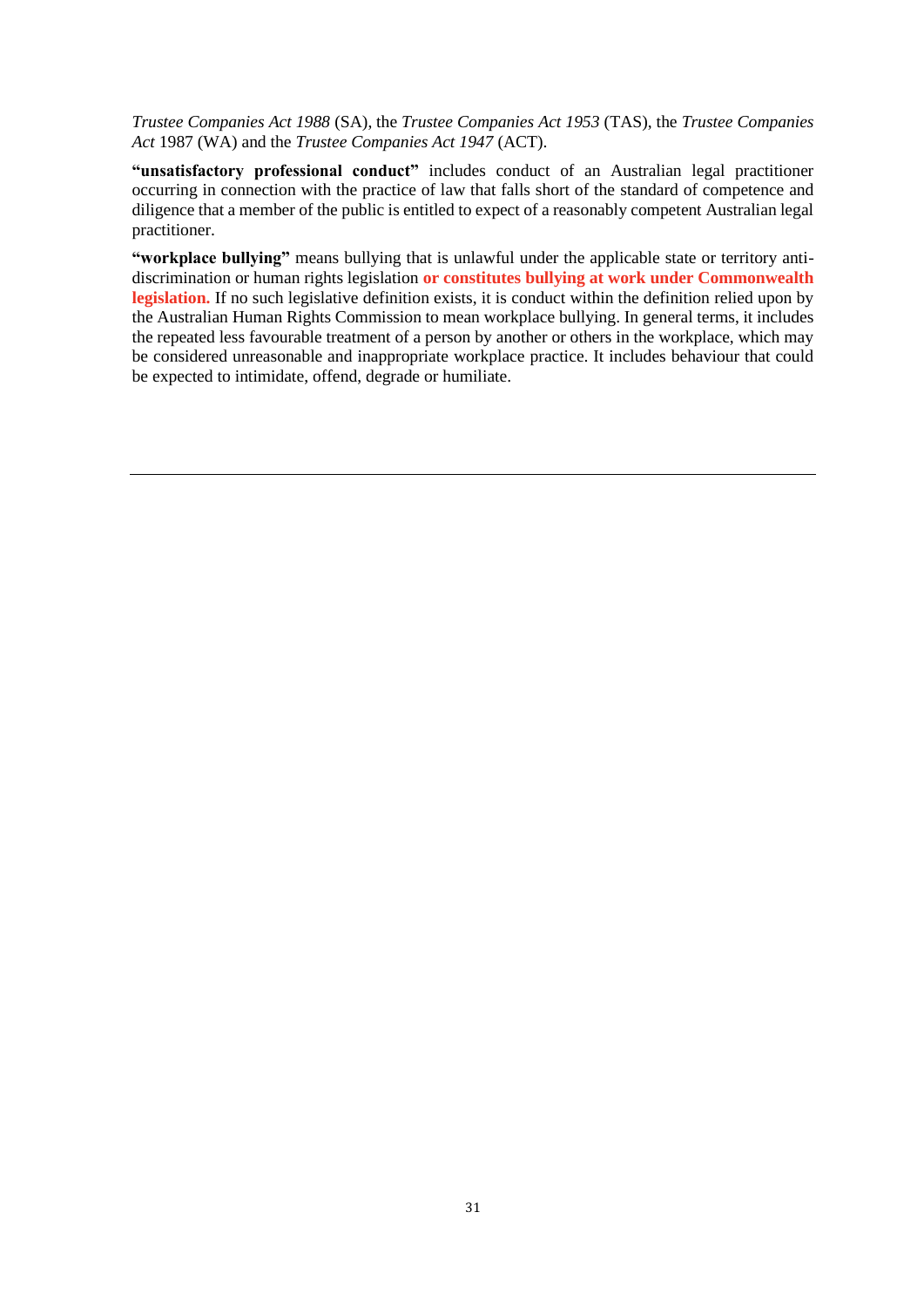#### **NOTES ABOUT CHANGES**

#### Rule 1

Recognises that not all States and Territories have adopted the ASCR as the conduct rules applicable in that State or Territory.

#### Rule 2.3

Corrects a potential confusion. Conduct that constitutes a breach of a rule could, in some circumstances, give rise to a civil liability.

#### Rule 5

For clarification and improved structure for the Rule

#### Rule 6

Clarifies a distinction between undertakings in the course of practice, and personal or private undertakings not connected with legal practice.

#### Rule 10

Aligns the Rule with the common law that protects the confidential information of a former client. In Victoria, consideration must be given to the obiter in the *Spincode* case that a solicitor may owe an ongoing duty of loyalty to a former client. Also aligns with the common law that consent can be signified in ways other than writing.

#### Rule 11

Clarifies a distinction between the duty of loyalty to a current client, and the concurrent duty to protect the confidential information of that current client.

#### Rule 11A

Provides guidance to solicitors providing legal assistance services on the application of the principles of Rule 10 and Rule11 in situations where it is not reasonably practicable to screen for conflicts of interest without a real risk arising of the client being denied legal assistance.

#### Rule 12.2

Clarifies and addresses a gap in the Rule about improper influence on a third party as well the client.

#### Rule 12.4.1

Recognises that in some situations a third-party is legally authorised to sign a Will.

#### Rule 12.4.2

Addresses a gap in what should be considered as the family of the solicitor.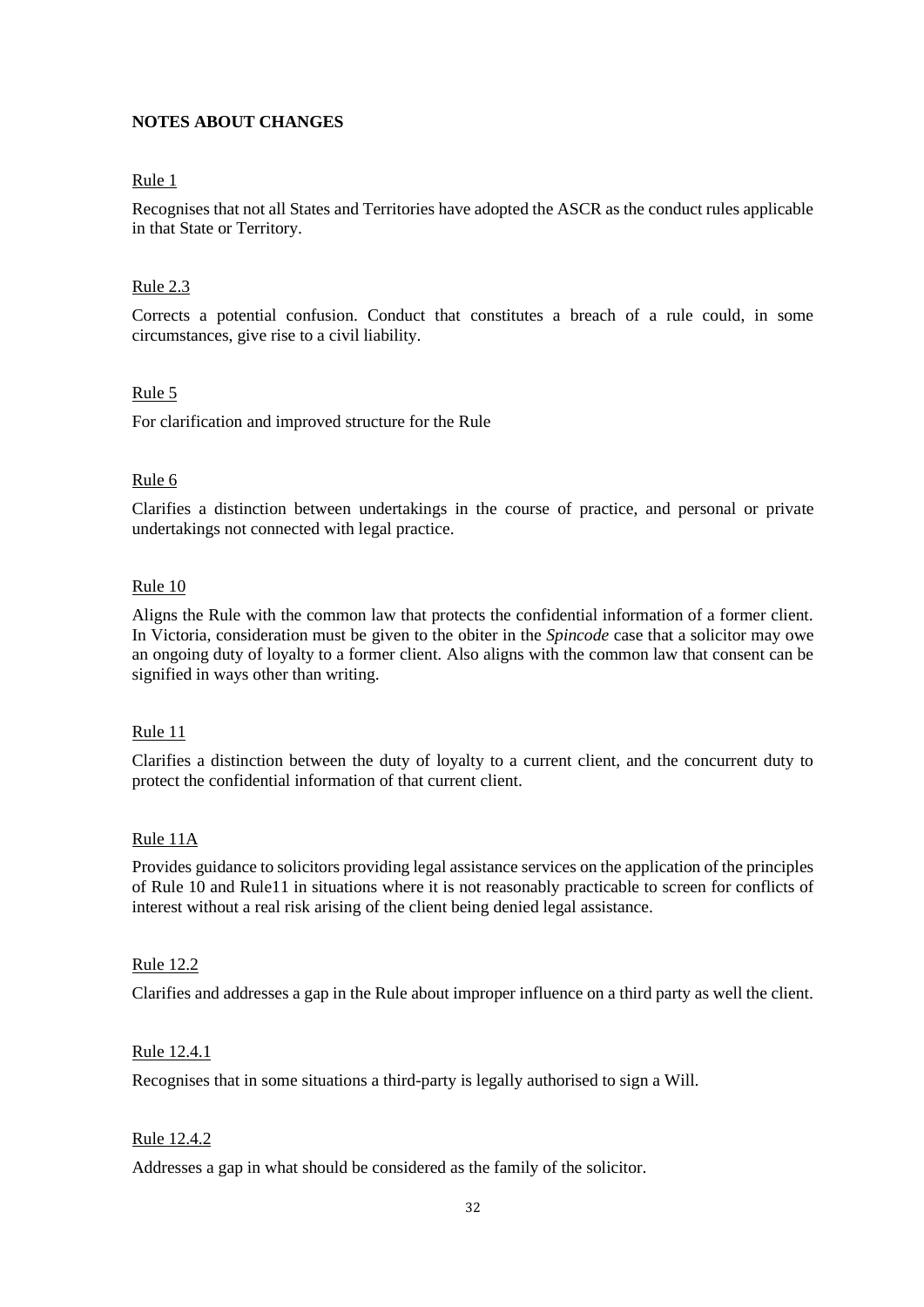#### Rule 14.2

Recognises that an obligation to not destroy documents can arise under general law as well as statute.

Rule 15 Corrects terminology used in the Rule.

Rule 16 Modernises the Rule and recognises that consent may be signified in ways other than writing.

Rule 17.2 Harmonises with the equivalent Barristers' rule.

Rule 19 Clarification

Rule 20.2 Harmonises with the equivalent Barristers' rules.

Rule 21.1 Harmonises with the equivalent Barristers' rules.

Rule 21.8 Modernises the rule in light of growing significance of family and domestic violence.

Rule 21.9 Harmonises with the equivalent Barristers' rules.

Rule 22.1-22.3 Corrects omissions from previous rules.

Rule 23 Clarifies and harmonises with the equivalent Barristers' rules

#### Rule 27.2

Clarifies that the administration of justice must be considered where a solicitor, law practice or associate continues to act in the case where the solicitor is, or it is apparent that the solicitor will be, required to give evidence material to the contested issues before the court.